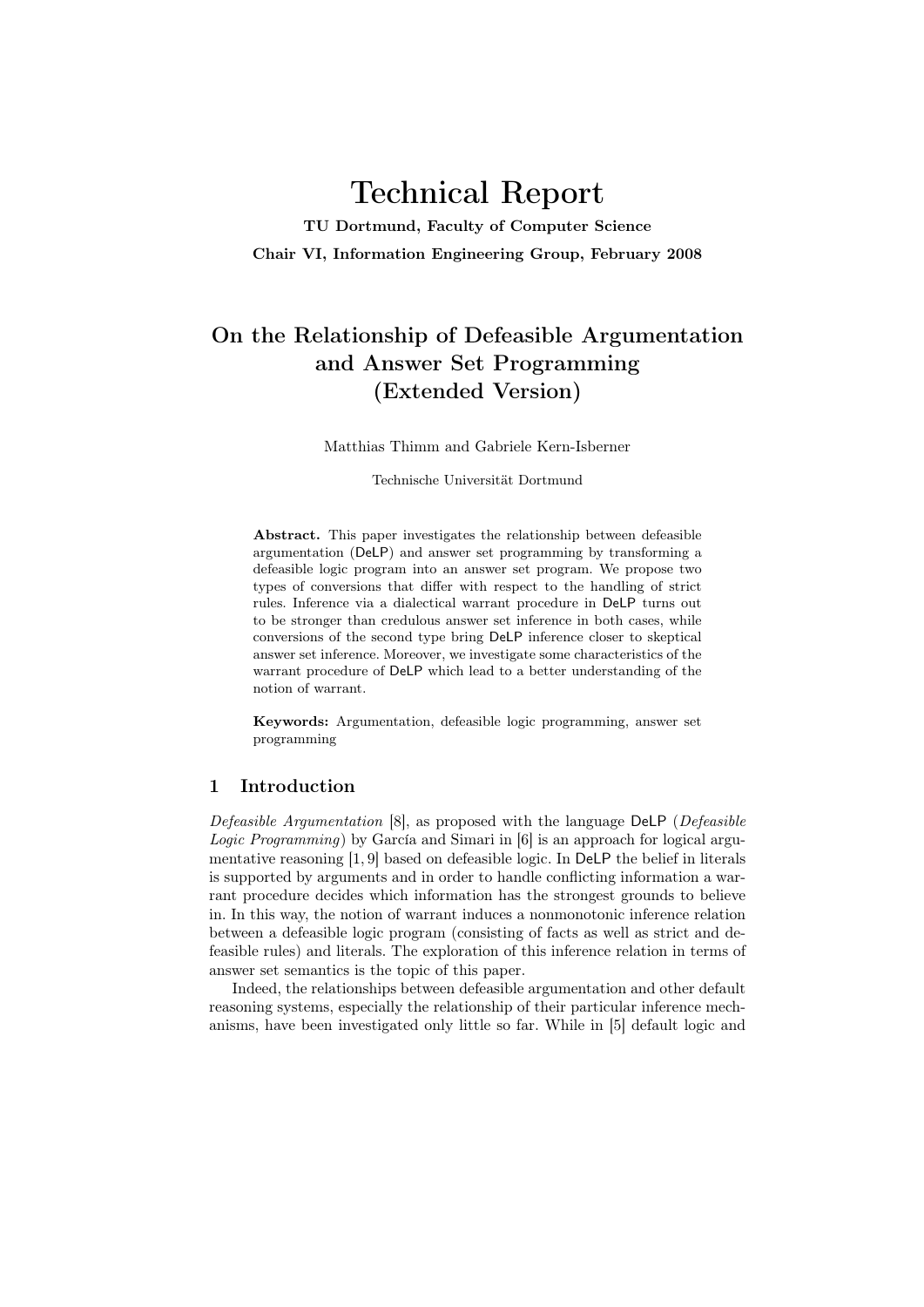logic programming are characterized as instantiations of Dung's abstract argumentation framework we are interested in a direct relation between default logic and DeLP which can also be characterized as an instantiation of an abstract argumentation framework. In [4] the relationship of DeLP with Reiters default logic [10] is investigated by converting a default logic program into a defeasible logic program and applying the warrant procedure to determine the extensions of the original default logic program. In that paper, a special case of DeLP programs is used, so that the warrant of a literal is equivalent to the sceptical inference of that literal.

In this paper we take the converse point of view by translating a defeasible logic program into an answer set program (ASP) [7] and applying answer set techniques to determine the warranted literals of the original defeasible logic program. First, we investigate some characteristics of the warrant procedure of DeLP which leads to a better understanding of the notion of warrant. As DeLP reasoning is paraconsistent, the handling of inconsistencies under the translation is of major importance. We will propose two approaches to converting a defeasible logic program into an answer set program, dealing with inconsistencies in different ways. The first conversion method respects the substantial difference between strict and defeasible rules but has to take inconsistencies brought about by strict rules into account; the resulting warrant semantics is shown to be weaker than skeptical ASP semantics, but stronger than credulous ASP semantics. The other type of conversion blurs the distinction between strict and default rules and yields better results in computing warrant through answer set techniques. More precisely, we show that all warranted literals are contained in one answer set of the corresponding logic program. In particular, if the preference relation between arguments is empty (so that defeating is reduced to attacking), then inference by a warrant procedure turns out to be even stronger than skeptical inference.

In contrast to [2] this paper does not aim at fixing DeLP regarding some observed flaws in its inference mechanism; instead, we will interpret the original DeLP inference mechanism via answer set semantics.

This paper is structured as follows: in Section 2 and 3 brief overviews over ASP and defeasible logic programming are given. Section 4 investigates the notion of warrant in detail. Section 5 and 6 propose two alternatives of converting a DeLP-program into an answer set program and discuss the results. In Section 7 we conclude. All proofs can be found in the appendix.

# 2 Answer set programming

In this section we give a brief overview over answer set programming and answer sets as proposed by Gelfond and Lifschitz in [7]. We consider extended logic programs, which distinguish between classical and default negation.

We use a first-order language without function symbols except constants, so let  $\mathfrak L$  be a set of literals, where a literal h is an atom A or a (classical) negated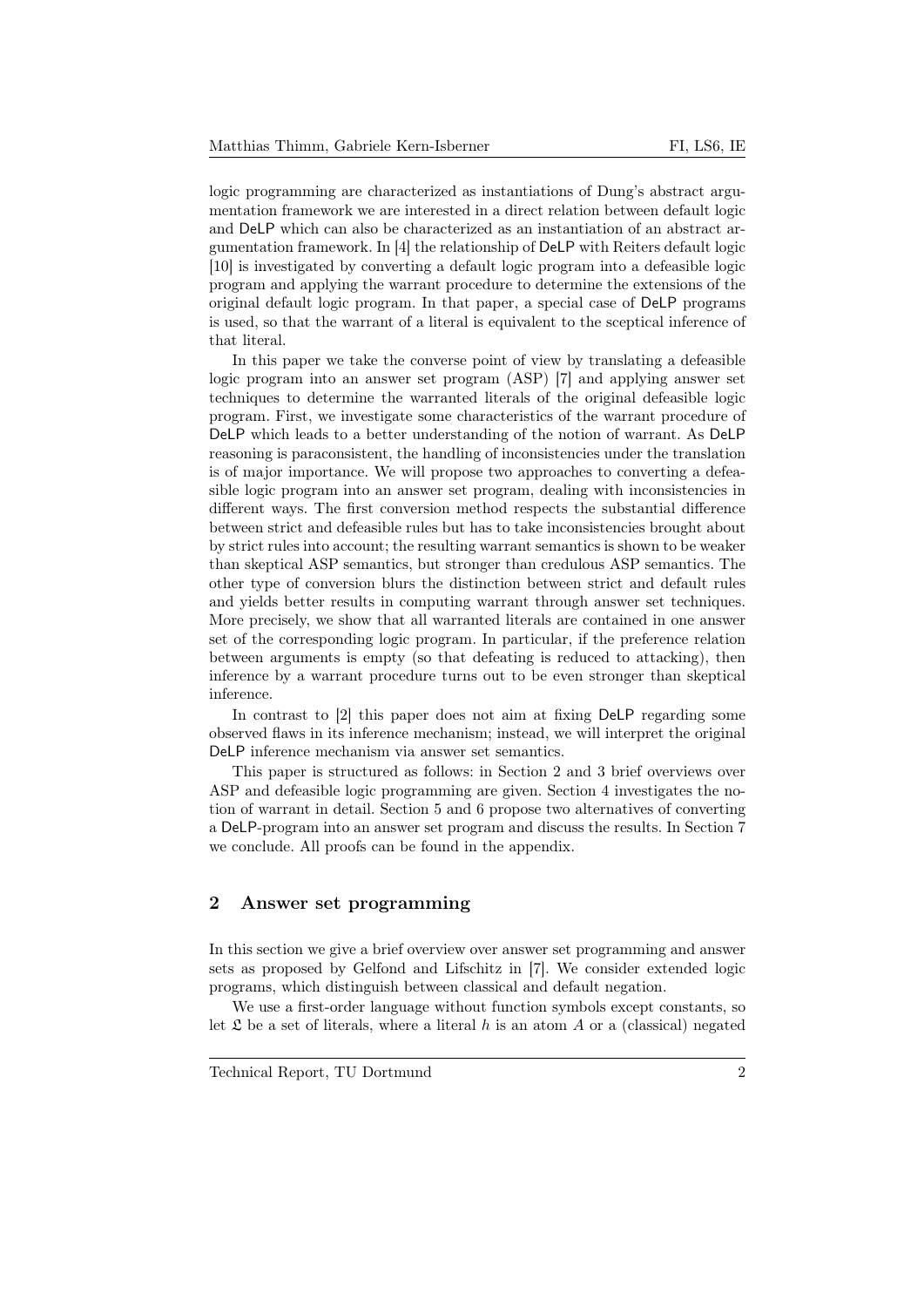atom  $\neg A$ . The symbol  $\bar{\phantom{a}}$  will be used to denote the complement of a literal with respect to classical negation, i.e. it is  $\bar{p} = \neg p$  and  $\bar{\neg p} = p$  for a ground atom p.

**Definition 1 (Extended logic program).** An extended logic program  $P$  is a finite set of rules of the form  $r : h \leftarrow a_1, \ldots, a_n$ , not  $b_1, \ldots$ , not  $b_m$  where  $h, a_1, \ldots, a_n, b_1, \ldots, b_m \in \mathfrak{L}$ . We denote by head(r) the head h of the rule r and by body(r) the body  $\{a_1, \ldots, a_n, \text{not } b_1, \ldots, \text{not } b_m\}$  of the rule r.

If the body of a rule r is empty  $(body(r) = \emptyset)$ , then r is called a fact, abbreviated h instead of  $h \leftarrow$ .

Given a set  $X \subseteq \mathfrak{L}$  of literals, then r is applicable in X, iff  $a_1, \ldots, a_n \in X$  and  $b_1, \ldots, b_m \notin X$ . The rule r is satisfied by X, if  $h \in X$  or if r is not applicable in X. X is a model of an extended logic program  $p$  iff all rules of  $P$  are statisfied by X. The set  $X \subseteq \mathfrak{L}$  is consistent, iff for every  $h \in X$  it is not the case that  $\overline{h} \in X$ . An answer set is a minimal consistent set of literals that satisfies all rules. This can be characterized as follows.

**Definition 2** (Reduct). Let P be an extended logic program and  $X \subseteq \mathcal{L}$  a set of literals. The X-reduct of P, denoted  $P^X$ , is the union of all rules  $h \leftarrow a_1, \ldots, a_n$ such that  $h \leftarrow a_1, \ldots, a_n$ , not  $b_1, \ldots$ , not  $b_m \in P$  and  $X \cap \{b_1, \ldots, b_m\} = \emptyset$ .

For any extended logic program  $P$  and a set  $X$  of literals, the X-reduct of  $P$  is a logic program  $P'$  without default-negation and therefore has a minimal model. If  $P'$  is inconsistent, then its unique model is defined to be  $\mathfrak{L}$ .

**Definition 3 (Answer set).** Let  $P$  be an extended logic program. A consistent set of literals  $S \subseteq \mathfrak{L}$  is an answer set of P, iff S is a minimal model of  $P^S$ .

# 3 Defeasible Logic Programming

Defeasible Logic Programming (DeLP) [6] is a logic programming language which is capable of modelling defeasible knowledge. With the use of a defeasible argumentation process it is possible to derive conclusive knowledge.

The basic elements of DeLP are facts and rules. The set of rules is divided into strict rules, i. e. rules which derive certain knowledge, and defeasible rules, i. e. rules which derive uncertain or defeasible knowledge. We use the same set  $\mathfrak L$  of literals as in Section 2 to define the elements of a DeLP-program.

Definition 4 (Fact, strict rule, defeasible rule). A fact is a literal  $h \in \mathfrak{L}$ . A strict rule is an ordered pair  $h \leftarrow B$ , where  $h \in \mathfrak{L}$  and  $B \subset \mathfrak{L}$ . A defeasible rule is an ordered pair  $h \rightarrow B$ , where  $h \in \mathfrak{L}$  and  $B \subset \mathfrak{L}$ .

Syntactically, the symbol "  $\prec$ " is all that distinguishes a defeasible rule from a strict rule. Pragmatically, a defeasible rule is used to describe uncertain knowledge as in "birds fly". As in ASP we use the functions  $body/1$  and  $head/1$  to refer to the head resp. body of a defeasible or strict rule.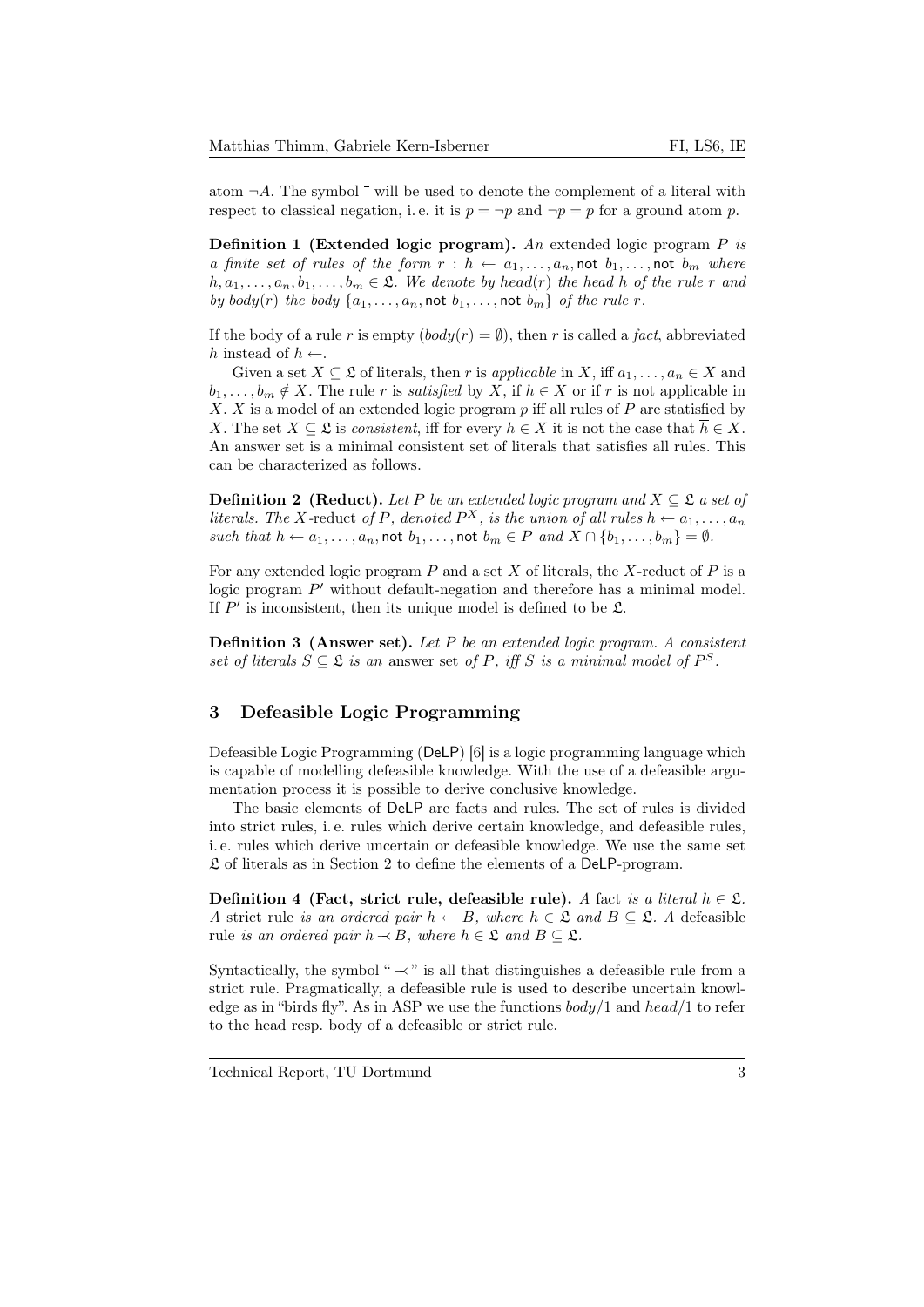**Definition 5** (Defeasible Logic Program). A Defeasible Logic Program  $\mathcal{P} =$  $(\Pi, \Delta)$ , abbreviated de.l.p., consists of a (possibly infinite) set  $\Pi$  of facts and strict rules and of a (possibly infinite) set  $\Delta$  of defeasible rules.

Example 1 ([6], example 2.1). Let  $\mathcal{P} = (\Pi, \Delta)$  be given by

$$
\Pi = \begin{cases}\n\text{chicken}(\text{tina}) & \text{search}(\text{tina}) \\
\text{penguin}(\text{tweety}) & (\text{bird}(X) \leftarrow \text{chicken}(X)) \\
\text{bird}(X) \leftarrow \text{penguin}(X) & (\neg \text{flies}(X) \leftarrow \text{penguin}(X) \\
\text{files}(X) \rightarrow \text{chicken}(X) \\
\text{files}(X) \rightarrow \text{chicken}(X), \text{search}(X) \\
\text{nets\_in\_trees}(X) \rightarrow \text{files}(X)\n\end{cases},
$$

The program  $P$  contains the facts, that Tina is a scared chicken and that Tweety is penguin. The strict rules state that all chickens and all penguins are birds and penguins cannot fly. The defeasible rules express that birds normally fly, chickens normally do not fly (except when they are scared) and something that flies normally nests in trees. In the following examples we abbreviate the above predicates by their first letters, e.g. in the following the predicate  $c/1$  stands for chicken/1.

A de.l.p.  $\mathcal{P} = (\Pi, \Delta)$  describes the belief base of an agent and therefore contains not all of its beliefs. With the use of strict and defeasible rules it is possible to derive other literals, which may be in the agent's state of belief.

**Definition 6 (Defeasible Derivation).** Let  $\mathcal{P} = (\Pi, \Delta)$  be a de.l.p. and let h ∈ £. A (defeasible) derivation of h from P, denoted  $\mathcal{P} \setminus h$ , consists of a finite sequence  $h_1, \ldots, h_n = h$  of literals  $(h_i \in \mathfrak{L})$  such that  $h_i$  is a fact  $(h_i \in \Pi)$ or there exists a strict or defeasible rule in  $P$  with head  $h_i$  and body  $b_1, \ldots, b_k$ , where every  $b_l$   $(1 \leq l \leq k)$  is an element  $h_j$  with  $j < i$ . Let  $\mathcal{F}(\mathcal{P})$  denote the set of all literals that have a defeasible derivation from P.

*Example 2.* In the *de.l.p.* from Example 1 there is  $c(tina)$ ,  $b(tina)$ ,  $f(tina)$ a defeasible derivation of  $f(tina)$ , where the following rules have been used:  $b(tina) \leftarrow c(tina)$  and  $f(tina) \rightarrow b(tina)$ .

For a literal  $h \in \mathfrak{L}$  there can be more than one defeasible derivation as will become clear by the examples in this paper, see also [6]. If the derivation of a literal h only uses strict rules, the derivation is called a strict derivation.

As facts and strict rules describe strict knowledge, it is reasonable to assume  $\Pi$  to be non-contradictory, i.e. there are no derivations for complementary literals from  $\Pi$  only. But if  $\Pi \cup \Delta$  is contradictory (denoted  $\Pi \cup \Delta \sim \bot$ ), then there exist defeasible derivations for complementary literals and in order to decide which of them (or any) should be believed by the agent, a formalism is needed. DeLP uses defeasible argumentation to determine which literal has the "strongest" grounds to believe in.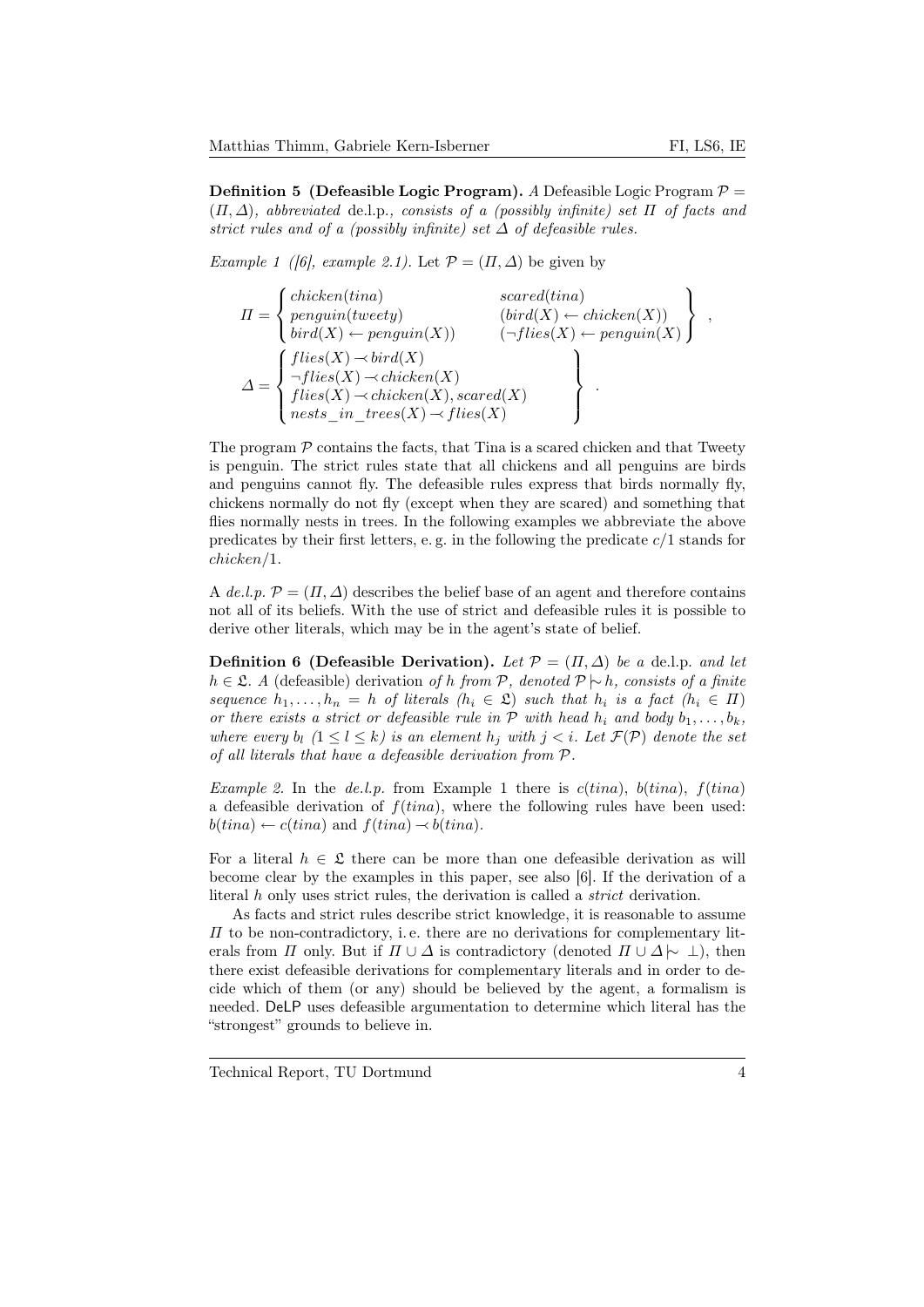**Definition 7 (Argument, Subargument).** Let  $h \in \mathcal{L}$  be a literal and let  $\mathcal{P} = (\Pi, \Delta)$  be a de.l.p..  $\langle \mathcal{A}, h \rangle$  is an argument for h, iff  $\mathcal{A} \subseteq \Delta$ , there exists a defeasible derivation of h from  $\mathcal{P}' = (\Pi, \mathcal{A})$ , the set  $\Pi \cup \mathcal{A}$  is non-contradictory and  $A$  is minimal with respect to set inclusion. The literal h will be called conclusion and the set A will be called support of the argument  $\langle A, h \rangle$ . An argument  $\langle \mathcal{B}, q \rangle$  is a subargument of an argument  $\langle \mathcal{A}, h \rangle$ , iff  $\mathcal{B} \subseteq \mathcal{A}$ .

*Example 3.* In the *de.l.p.*  $P$  from Example 1  $f(tina)$  has the two arguments  $\langle \{f(tina) \rightarrow b(tina)\}, f(tina)\rangle$  and  $\langle \{f(tina) \rightarrow c(tina), s(tina)\}, f(tina)\rangle$ .

If h has a strict derivation from a de.l.p.  $P$ , then h has the unique argument  $\langle \emptyset, h \rangle$ , because no defeasible rules are needed for the derivation of h and  $\emptyset$  is minimal with respect to set inclusion to any other set. As  $\Pi$  is non-contradictory, there cannot exist a strict derivation for  $\bar{h}$  and therefore there is no argument for  $\overline{h}$ , because for every potential argument  $\langle A, \overline{h} \rangle$  the set  $\Pi \cup A$  would be contradictory [6]. In general, it is possible to have arguments supporting complementary literals.

Definition 8 (Disagreement). Let  $\mathcal{P} = (\Pi, \Delta)$  be a de.l.p.. Two literals h and  $h_1$  disagree, iff the set  $\Pi \cup \{h, h_1\}$  is contradictory.

Two complementary literal p und  $\neg p$  disagree trivially, because for every de.l.p.  $\mathcal{P} = (\Pi, \Delta)$  the set  $\Pi \cup \{p, \neg p\}$  is contradictory. But two literals which are not contradictory, can disagree either. For  $\Pi = \{(\neg h \leftarrow b), (h \leftarrow a)\}\$ the literals a and b disagree, because  $\Pi \cup \{a, b\}$  is contradictory.

**Definition 9 (Counterargument).** An argument  $\langle A_1, h_1 \rangle$  is a counterargument to an argument  $\langle A_2, h_2 \rangle$  at a literal h, iff there exists a subargument  $\langle A, h \rangle$ of  $\langle A_2, h_2 \rangle$ , such that h and  $h_1$  disagree.

If  $\langle A_1, h_1 \rangle$  is a counterargument to  $\langle A_2, h_2 \rangle$  at a literal h, then the subargument  $\langle A, h \rangle$  of  $\langle A_2, h_2 \rangle$  is called the *disagreement subargument*. If  $h = h_2$ , then  $\langle A_1, h_1 \rangle$ is called a *direct attack* on  $\langle A_2, h_2 \rangle$  and *indirect attack*, otherwise.

Example 4. In P from Example 1 there is  $\langle \{-f(tina) \prec c(tina)\}, \neg f(tina)\rangle$  a direct attack to  $\{f(tina) \rightarrow b(tina)\}, f(tina)\}.$  Furthermore  $\{\neg f(tina) \rightarrow c(tina)\},$  $\neg f(tina)$  is an indirect attack on  $\langle \{(n(tina) \rightarrow f(tina)), (f(tina) \rightarrow b(tina))\}\rangle$ ,  $n(tina)$  with the disagreement subargument  $\langle \{ (f(tina) \rightarrow b(tina)) \}, f(tina) \rangle$ .

A central aspect of defeasible argumentation is a formal comparison criterion among arguments. For some examples of preference criterions see [6]. For the rest of this paper we use an abstract preference criterion  $\succ$  defined as follows.

**Definition 10 (Preference Criterion**  $\succ$ **).** A preference criterion among arguments is an irreflexive, antisymmetric relation and will be denoted by  $\succ$ . If  $\langle A_1, h_1 \rangle$  and  $\langle A_2, h_2 \rangle$  are arguments,  $\langle A_1, h_1 \rangle$  will be strictly preferred over  $\langle \mathcal{A}_2, h_2 \rangle$ , iff  $\langle \mathcal{A}_1, h_1 \rangle \succ \langle \mathcal{A}_2, h_2 \rangle$ .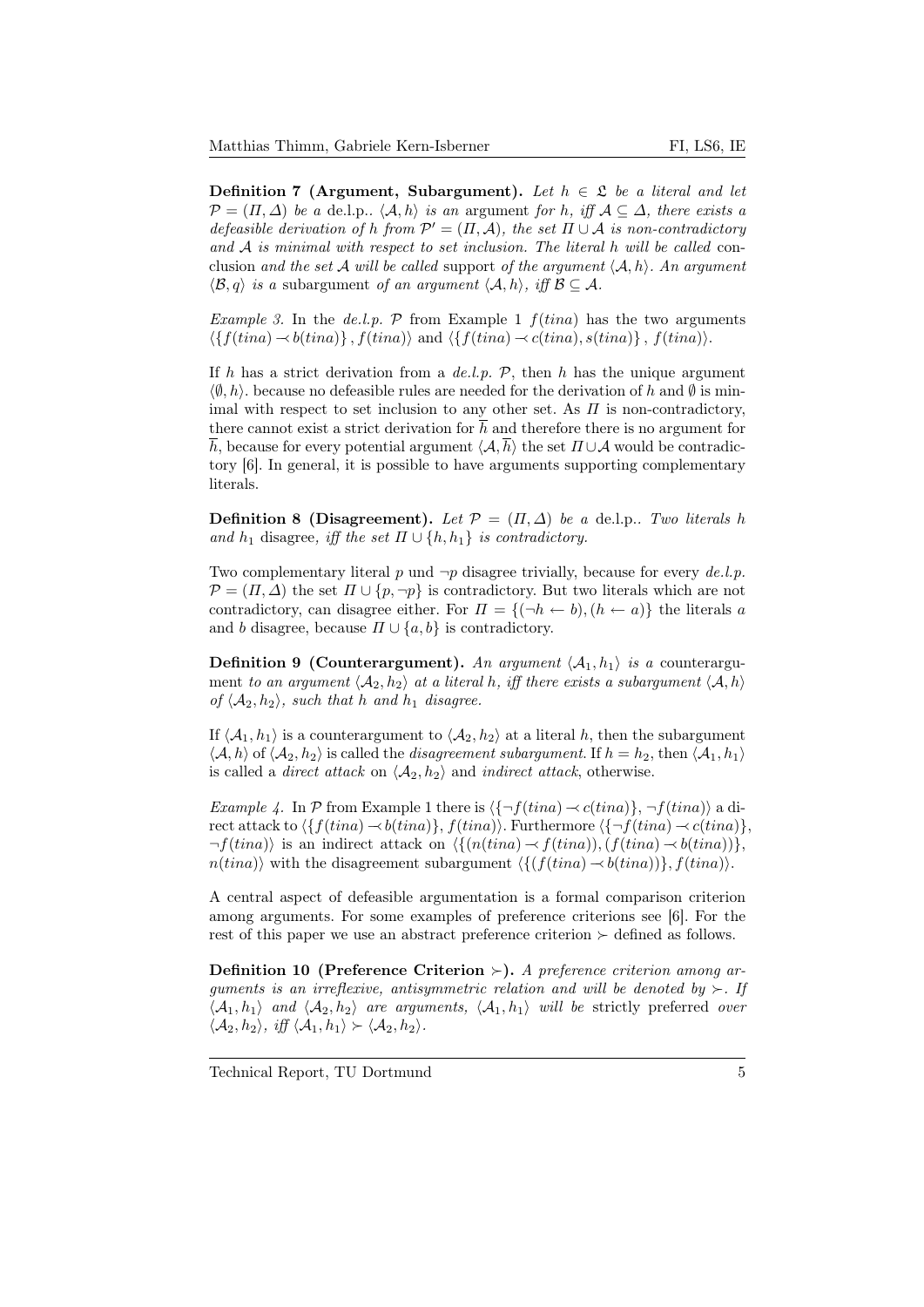In general the totality of  $\succeq$  cannot be guaranteed. So there are three possible arrangements for an argument  $\langle A_1, h_1 \rangle$  and a counterargument  $\langle A_2, h_2 \rangle$ .

- $\langle A_2, h_2 \rangle \succ \langle A_1, h_1 \rangle: \langle A_2, h_2 \rangle$  is called a proper defeater of  $\langle A_1, h_1 \rangle$ .
- $\langle A_2, h_2 \rangle \nless \langle A_1, h_1 \rangle$  and  $\langle A_2, h_2 \rangle \nless \langle A_1, h_1 \rangle$ :  $\langle A_2, h_2 \rangle$  is called a blocking defeater of  $\langle A_1, h_1 \rangle$  (and vice versa).
- $-\langle A_2, h_2\rangle \prec \langle A_1, h_1\rangle: \langle A_2, h_2\rangle$  is not an acceptable attack on  $\langle A_1, h_1\rangle$ .

Example 5. A possible preference relation among arguments is Generalized Specificty [11]. According to this criterion an argument is preferred to another argument, iff the former one is more *specific* than the latter, i.e. (informally) iff the former one uses more facts or less rules. For example,  $\langle {c \prec a, b}, c \rangle$  is more specific than  $\langle \{\neg c \prec a\}, \neg c \rangle$  (suppose that a, b are facts of a given de.l.p.), because the former uses two facts  $a, b$ , while the latter only  $a$ . For a formal definition see [11, 6].

 $As \succ is$  antisymmetric by definition, there is no equipreference among an argument and its counterargument. So we only have to consider the cases, that one argument is better than the other or that two arguments are incomparable.

**Definition 11 (Defeater).** An argument  $\langle A_1, h_1 \rangle$  is a defeater of an argument  $\langle A_2, h_2 \rangle$ , iff there is a subargument  $\langle A, h \rangle$  of  $\langle A_2, h_2 \rangle$ , such that  $\langle A_1, h_1 \rangle$  is a counterargument of  $\langle A_2, h_2 \rangle$  at literal h and either  $\langle A_1, h_1 \rangle \succ \langle A, h \rangle$  (proper defeat) or  $\langle A_1, h_1 \rangle \nless \langle A, h \rangle$  and  $\langle A, h \rangle \nless \langle A_1, h_1 \rangle$  (blocking defeat).

When considering sequences of arguments, then the definition of defeat is not sufficient to describe a conclusive argumentation line. Defeat only takes an argument and its counterargument into consideration, but disregards preceeding arguments. But we expect also properties like non-circularity or concordance from an argumentation sequence. See [6] for a more detailed description of acceptable argumentation lines.

Definition 12 (Acceptable Argumentation Line). Let  $\mathcal{P} = (\Pi, \Delta)$  be a de.l.p. and let  $\Lambda = [\langle A_1, h_1 \rangle, \ldots, A_n, h_n \rangle]$  be a sequence of arguments. A is called acceptable argumentation line, iff 1.)  $\Lambda$  is a finite sequence, 2.) every argument  $\langle A_i, h_i \rangle$  with  $i > 1$  is a defeater of his predecessor  $\langle A_{i-1}, h_{i-1} \rangle$  and if  $\langle A_i, h_i \rangle$  is a blocking defeater of  $\langle A_{i-1}, h_{i-1} \rangle$  and  $\langle A_{i+1}, h_{i+1} \rangle$  exists, then  $\langle A_{i+1}, h_{i+1} \rangle$  is a proper defeater of  $\langle A_i, h_i \rangle$ , 3.)  $\Pi \cup A_1 \cup A_3 \cup \ldots$  is non-contradictory (concordance of supporting arguments),  $\angle A$ .)  $\Pi \cup A_2 \cup A_4 \cup \ldots$  is non-contradictory (concordance of interfering arguments), and 5.) no argument  $\langle A_k, h_k \rangle$  is a subargument of an argument  $\langle A_i, h_i \rangle$  with  $i < k$ .

Let  $+$  denote the concatenation of argumentation lines and arguments, e.g.  $[\langle A_1, h_1 \rangle, \ldots, \langle A_n, h_n \rangle] + \langle \mathcal{B}, h \rangle$  stands for  $[\langle A_1, h_1 \rangle, \ldots, \langle A_n, h_n \rangle, \langle \mathcal{B}, h \rangle].$ 

In DeLP a literal h is warranted, if there exists an argument  $\langle A, h \rangle$  which is non-defeated in the end. To decide whether  $\langle A, h \rangle$  is defeated or not, every acceptable argumentation line starting with  $\langle A, h \rangle$  has to be considered.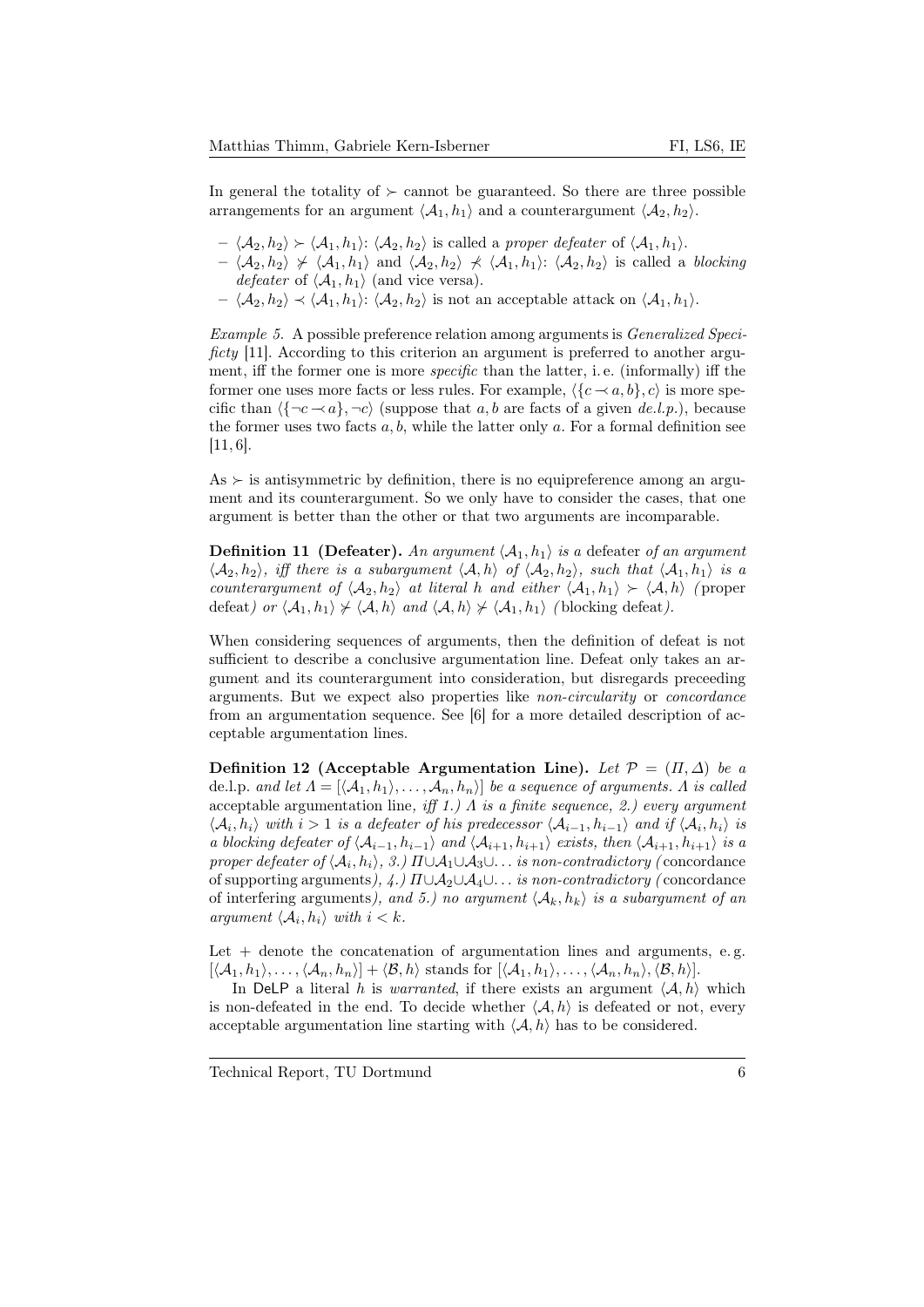**Definition 13 (Dialectical Tree).** Let  $\langle A_0, h_0 \rangle$  be an argument of a de.l.p.  $\mathcal{P} = (\Pi, \Delta)$ . A dialectical tree for  $\langle \mathcal{A}_0, h_0 \rangle$ , denoted  $\mathcal{T}_{\langle \mathcal{A}_0, h_0 \rangle}$ , is defined by

- 1. The root of T is  $\langle A_0, h_0 \rangle$ .
- 2. Let  $\langle A_n, h_n \rangle$  be a node in T and let  $\Lambda = [\langle A_0, h_0 \rangle, \ldots, \langle A_n, h_n \rangle]$  be the sequence of nodes from the root to  $\langle A_n, h_n \rangle$ . Let  $\langle B_1, q_1 \rangle, \ldots, \langle B_k, q_k \rangle$  be the defeaters of  $\langle A_n, h_n \rangle$ . For every defeater  $\langle B_i, q_i \rangle$  with  $1 \leq i \leq k$ , such that the argumentation line  $\Lambda' = [\langle A_0, h_0 \rangle, \ldots, \langle A_n, h_n \rangle, \langle B_i, q_i \rangle]$  is acceptable, the node  $\langle A_n, h_n \rangle$  has a child  $\langle B_i, q_i \rangle$ . If there is no such  $\langle B_i, q_i \rangle$ , the node  $\langle \mathcal{A}_n, h_n \rangle$  is a leaf.

In order to decide whether the argument at the root of a given dialectical tree is defeated or not, it is necessary to perform a bottom-up-analysis of the tree. There every leaf of the tree is marked "undefeated" and every inner node is marked "defeated", if it has at least one child node marked "undefeated". Otherwise it is marked "undefeated". Let  $\mathcal{T}^*_{\langle A,h\rangle}$  denote the marked dialectical tree of  $\mathcal{T}_{\langle A,h\rangle}$ .

**Definition 14 (Warrant).** A literal  $h \in \mathcal{L}$  is warranted, iff there exists an argument  $\langle A, h \rangle$  for h, such that the root of the marked dialectical tree  $\mathcal{T}^*_{\langle A, h \rangle}$  is marked "undefeated". Then  $\langle A, h \rangle$  is a warrant for h.

The notion of warrant is the topic of the next section.

## 4 Some interesting properties of warrant

The warrant procedure of DeLP is a way to compute the strongest beliefs of an agent. Thus the set of warranted literals (including all facts as they are trivially warranted using the empty argument) can be characterized as a belief set. One important property of belief sets is consistency. In this section we investigate the relationships between warranted literals and especially the consistency of the set of warranted literals.

If a literal h is warranted and an argument  $\langle A, h \rangle$  is a warrant for h, then  $\langle A, h \rangle$  is considered a "good" argument for h. But the quality of  $\langle A, h \rangle$  depends on its position in argumentation lines. If  $\langle A, h \rangle$  is at the beginning of an argumentation line, then it will be undefeated, as it is a warrant. It is also a "good" argument for  $h$ , if it is at second position in an argumentation line, as the following proposition shows.

**Proposition 1.** If an argument  $\langle A, h \rangle$  is undefeated in the dialectical tree  $\mathcal{T}_{\langle A,h \rangle}$ , then it is undefeated in every dialectical tree  $\mathcal{T}_{(\mathcal{A}',h')}$ , where  $\langle \mathcal{A}, h \rangle$  is a child of  $\langle A', h'\rangle$ .

But Proposition 1 can not be generalized to "If an argument  $\langle A, h \rangle$  is undefeated in the dialectical tree  $T_{(A,h)}$ , then it is undefeated in every dialectical tree", as the following example shows: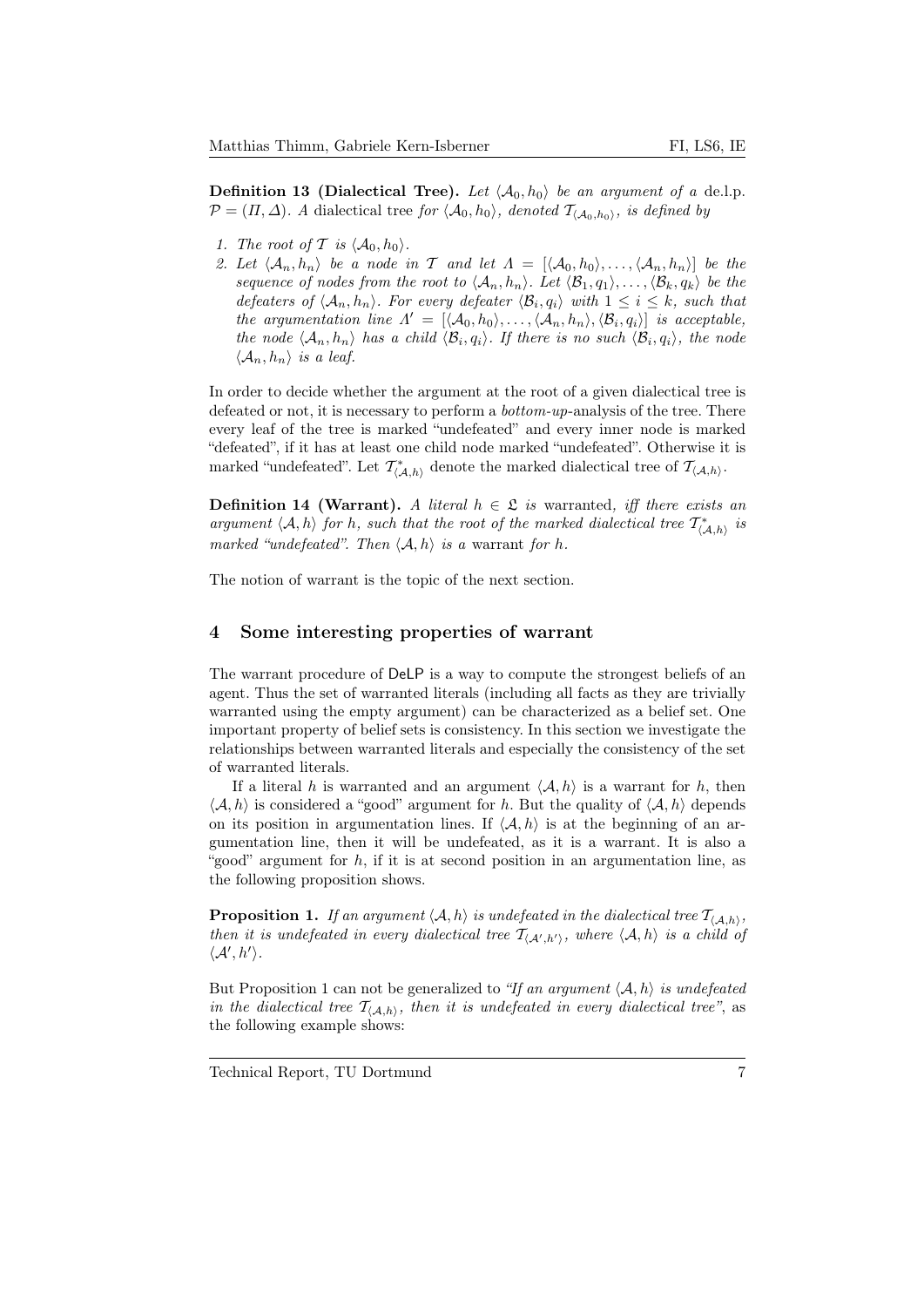*Example 6.* Consider the following de.l.p.  $\mathcal{P} = (\Pi, \Delta)$  with  $\Pi = \{a_1, a_2, a_3\}$  and  $\Delta = \{ (c \prec b), (\neg c \prec \neg d), (\neg d \prec a_1), (d \prec a_1, b), (b \prec a_1, a_3), (b \prec a_2), (\neg b \prec a_3) \}.$ Let *Generalized Specificity* [11] be the preference relation among arguments. The dialectical tree  $\mathcal{T}_{\langle A,d \rangle}$  for the argument  $\mathcal{T}_{\langle A,d \rangle}$  with  $\mathcal{A} = \{(d \prec a_1, b), (b \prec a_2)\}$ consists only of one argumentation line  $[\langle A, d \rangle, \langle \{(\neg b \rightarrow a_3)\}, \neg b \rangle, \langle \{(b \rightarrow a_1, a_3)\}, b \rangle].$ Observe that the argument  $\langle \{(\neg d \rightarrow a_1)\}, \neg d \rangle$  is not an attack on  $\langle A, d \rangle$  in  $\mathcal{T}_{(A,d)}$ , because  $\langle A, d \rangle$  is strictly more specific. Thus the argument  $\langle A, d \rangle$  is undefeated in  $\mathcal{T}_{(\mathcal{A},d)}$ . Let  $\mathcal{T}_{(\mathcal{B},c)}$  be the dialectical tree for the argument  $\langle \mathcal{B}, c \rangle$  with  $\mathcal{B} = \{ (c \sim b), (b \sim a_1, a_3) \}.$  In  $\mathcal{T}_{(\mathcal{B},c)}$  there is the (incomplete) argumentation line  $\Lambda' = [\langle \mathcal{B}, c \rangle, \langle \{(\neg c \prec \neg d),(\neg d \prec a_1)\}, \neg c \rangle, \langle \mathcal{A}, d \rangle]$ . As in  $\mathcal{T}_{\langle \mathcal{A}, d \rangle}$  the argument  $\langle A, d \rangle$  has exactly one attack in  $\mathcal{T}_{\langle \mathcal{B}, c \rangle}$  after  $\Lambda'$ , namely  $\langle \{ (\neg b \rightarrow a_3) \}, \neg b \rangle$ . But dif-<br>forget from the situation in  $\mathcal{T}_{\text{test}}$  the example time  $\Lambda' + \langle f(-b, \langle a_3 \rangle) - b \rangle$ ferent from the situation in  $\mathcal{T}_{(A,d)}$  the argumentation line  $\Lambda' + \{\{(\neg b \prec a_3)\}, \neg b\}$ cannot be extended by the argument  $\langle \{(b \prec a_1, a_3)\}, b \rangle$  as  $\langle \{(b \prec a_1, a_3)\}, b \rangle$  is a subargument of  $\langle \mathcal{B}, c \rangle$  and thus violates the properties of acceptable argumentation lines. Thus  $\langle A, d \rangle$  is defeated in  $\mathcal{T}_{\langle \mathcal{B}, c \rangle}$ .

Proposition 1 implies an interesting relationship between warranted literals: if an argument  $\langle A, h \rangle$  is a warrant, every argument  $\langle A', h' \rangle$  such that  $\langle A, h \rangle$  is an attack on  $\langle A', h' \rangle$ , cannot be a warrant. Furthermore due to the definition of warrant, no two warranted literals can disagree.

**Proposition 2.** Let  $P$  be a de.l.p.. If h and h' are warranted literals in  $P$ , then  $h$  and  $h'$  cannot disagree.

Although warranted literals cannot pairwise disagree, the set of all warranted literals might be inconsistent with the strict knowledge as the following example shows:

Example 7. Consider the de.l.p.  $\mathcal{P} = (\Pi, \Delta)$  with  $\Pi = \{a, (h \leftarrow c, d), (\neg h \leftarrow e, f)\}\$ and  $\Delta = \{(c \prec a), (d \prec a), (e \prec a), (f \prec a)\}\$ . In  $\mathcal P$  the literals c, d, e, f are warranted, because for every  $\phi \in \{c, d, e, f\}$  there is the argument  $\langle {\phi \rightarrow a}, \phi \rangle$ , which has no counterarguments. But  $\Pi \cup \{c, d, e, f\}$  is inconsistent, as there are derivations for h and  $\neg h$ . However all pairs and even all triples of  $\{c, d, e, f\}$  are consistent with  $\Pi$  (e.g.  $\Pi \cup \{c, d\} \not\models \bot$ ), as there cannot be derivations for h and  $\neg h$  from them.

As we want to translate the notion of warrant into the terms of answer set semantics, this property of warranted literals will become a problem, as the literals in an answer set are (jointly) consistent. Because this form of disagreement is not captured in the terms of DeLP we formalize it here as *joint disagreement*.

**Definition 15 (Joint disagreement).** Let  $\mathcal{P} = (\Delta, \Pi)$  be a de.l.p. and let  $h_1, \ldots, h_n$  be some literals. If  $\{h_1, \ldots, h_n\} \cup \Pi \rightarrow \bot$ , then  $h_1, \ldots, h_n$  are said to be in joint disagreement.

If a set  $W$  of literals is given, one might want to determine the literals of  $W$ that are not in joint disagreement. The most primitive construction of a set of literals, that do not jointly disagree, is set up by an argument.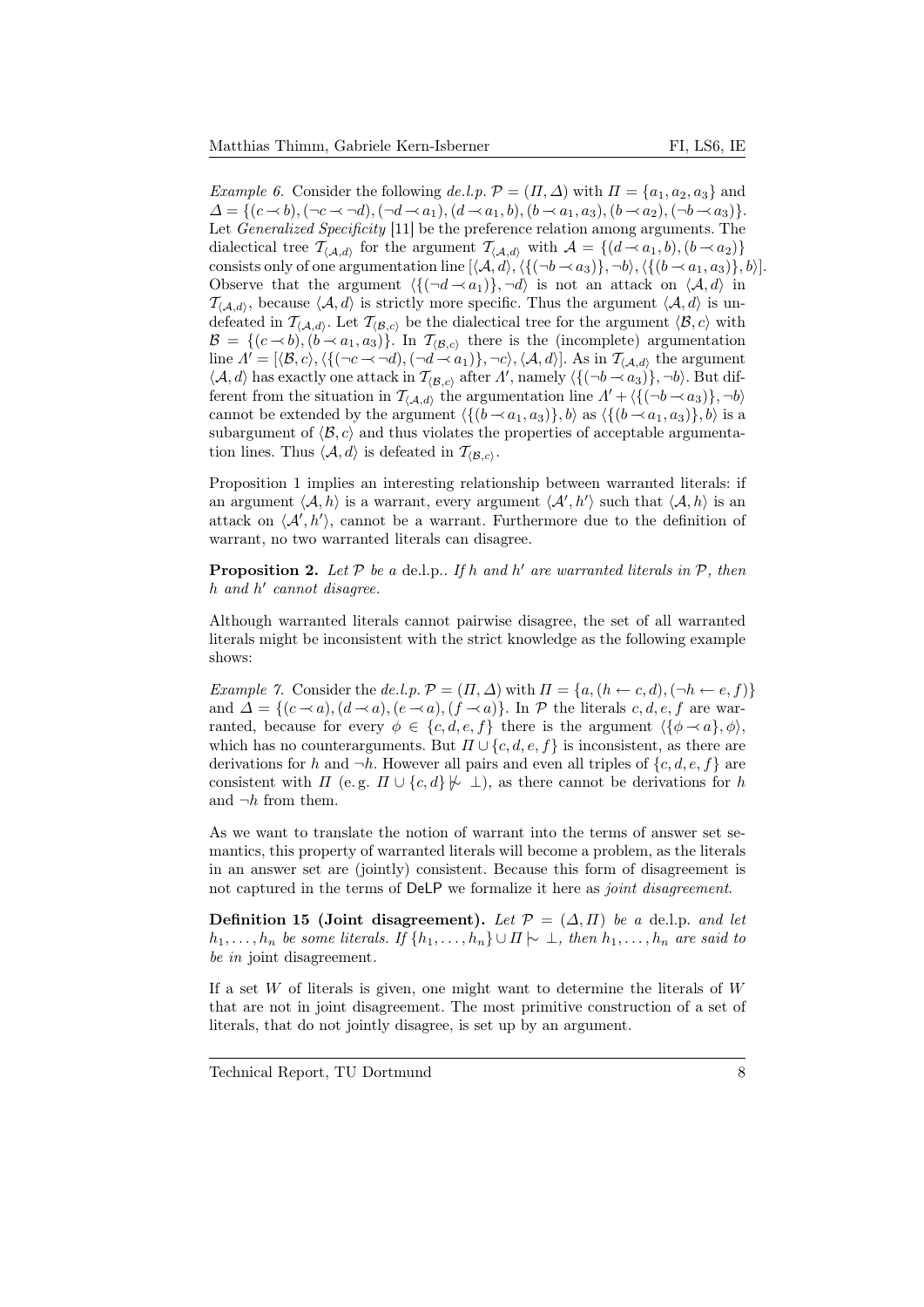**Proposition 3.** Let  $\mathcal{P} = (\Pi, \Delta)$  be a de.l.p., let  $\langle A, h \rangle$  be an argument such that  ${h, h_1, \ldots, h_n} = {head(\delta) | \delta \in \mathcal{A}}$ . Then  $h, h_1, \ldots, h_n$  do not jointly disagree.

Joint disagreement will play a crucial role when converting a  $de.l.p.$  into an answer set program in the next two sections.

When considering the set of all warranted literals, another relationship of interest between literals (more precisely between arguments warranting literals) is the subargument relation.

**Proposition 4.** Let  $P$  be a de.l.p. and  $\langle \mathcal{B}, h' \rangle$  an argument. If  $\langle \mathcal{B}, h' \rangle$  is defeated in a dialectial process, i.e.  $\langle \mathcal{B}, h' \rangle$  is marked "defeated" in  $T^* \langle \mathcal{B}, h' \rangle$ , every argument  $\langle A, h \rangle$ , such that  $\langle B, h' \rangle$  is a subargument of  $\langle A, h \rangle$ , is also defeated in a dialectical process.

Due to contraposition Proposition 4 implies directly the following corollary.

**Corollary 1.** Let P be a de.l.p.. If h is a warranted literal in P and  $\langle A, h \rangle$  is a warrant for h, then h' is warranted in  $P$  for every subargument  $\langle \mathcal{B}, h' \rangle$  of  $\langle A, h \rangle$ .

Current algorithms for computing warrant in DeLP only consider computing warrants for one literal [6,3]. If all warranted literals are to be determined, the above results can prune the set of literals to be considered, when the warrant status for one literal has been shown.

# 5 Converting a defeasible logic program into an answer set program

In this section and the next, we present two different conversion techniques to transform a  $de.l.p.$  into an answer set program. The approach in this section aims at an intuitively correct way to transform defeasible and strict rules into answer set programming. Since the set of all warranted literals might be in joint disagreement, the activation of a transformed defeasible rule must be prohibited when leading to inconsistency. This leads to the notion of minimal disagreement sets.

Definition 16 (Minimal disagreement set). Let  $\mathcal{P} = (\Pi, \Delta)$  be a de.l.p.. A minimal disagreement set  $\mathcal{X} \subseteq \mathcal{F}(\mathcal{P})$  is a set of derivable literals such that  $\mathcal{X} \cup \Pi$   $\sim \bot$  and there is no proper subset  $\mathcal{X}'$  of  $\mathcal{X}$  with  $\mathcal{X}' \cup \Pi$   $\sim \bot$ . Let furthermore  $\mathfrak{X}(\mathcal{P})$  be the set of all minimal disagreement sets of  $\mathcal{P}$ .

Example 8. Consider the de.l.p.  $\mathcal{P} = (\Pi, \Delta)$  with  $\Pi = \{a, b, (h \leftarrow c, d), (\neg h \leftarrow e)\}$ and  $\Delta = \{(p \rightarrow a), (\neg p \rightarrow b), (c \rightarrow b), (d \rightarrow b), (e \rightarrow a)\}.$  The minimal disagreement sets are  $\{h, \neg h\}$ ,  $\{h, e\}$ ,  $\{c, d, \neg h\}$ ,  $\{c, d, e\}$  and  $\{p, \neg p\}$ .

Now joint disagreement can be subsumed by minimal disagreement sets: some literals  $\{h_1, \ldots, h_n\}$  are in joint disagreement, iff there is a minimal disagreement set X with  $\mathcal{X} \subseteq \{h_1, \ldots, h_n\}.$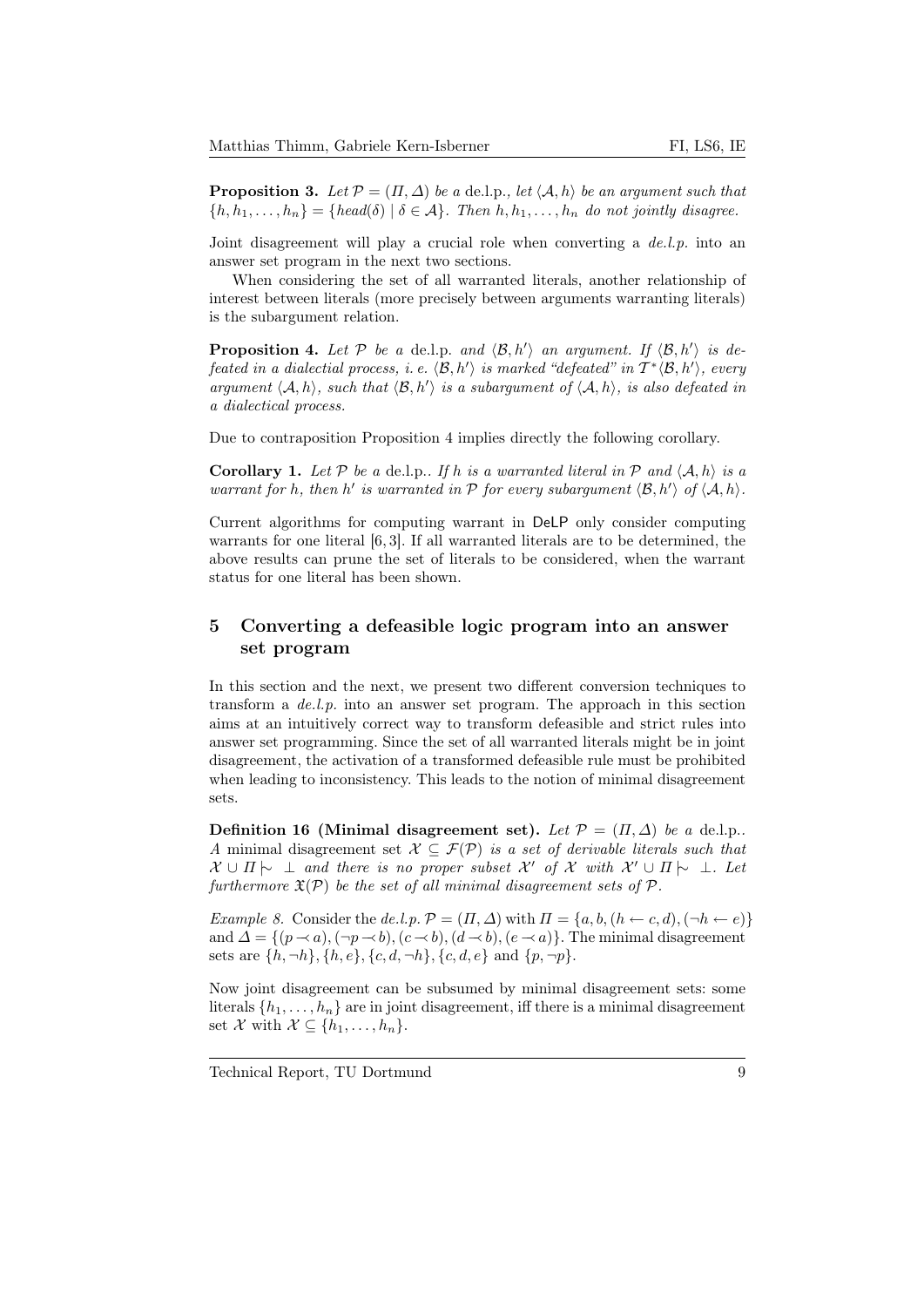Minimal disagreement sets will constrain the derivation of literals in the translated answer set program. If all but one literal of a minimal disagreement set are in the state under consideration, then the derivation of the last literal should be prohibited, in order to maintain consistency of the resulting answer set.

Definition 17 (Guard literals, guard rules). Let  $P$  be a de.l.p.. The set of guard literals  $GuardLit(\mathcal{P})$  for  $\mathcal P$  is defined as  $GuardLit(\mathcal{P}) = {\alpha_h | h \in \mathcal F(\mathcal{P})}$ with new symbols  $\alpha_h$ . The set of guard rules GuardRules(P) of P is defined as  $GuardRules = {\alpha_h \leftarrow h_1, \ldots, h_n | \{h, h_1, \ldots, h_n\} \in \mathfrak{X}(\mathcal{P})\}.$ 

*Example 9.* We continue Example 8. Here we have  $\{(\alpha_h \leftarrow \neg h), (\alpha_{\neg h} \leftarrow c, d), (\alpha_c \leftarrow \neg h)\}$  $(d, \neg h), (\alpha_c \leftarrow d, e), (\alpha_d \leftarrow c, e) \} \subseteq \text{GuardRules}(\mathcal{P})$ 

We are now in the situation to propose our first translation of a  $de.l.p.$  into an answer set program.

Definition 18 (de.lp-induced answer set program). Let  $\mathcal{P} = (\Pi, \Delta)$  be a de.l.p.. The  $P$ -induced answer set program  $\text{ASP}(\mathcal{P})$  is defined as the minimal extended logic program satisfying 1.) for every  $a \in \Pi$ ,  $a \in \text{ASP}(\mathcal{P})$ , 2.) for every  $r : h \leftarrow b_1, \ldots, b_n \in \Pi$ ,  $r \in \text{ASP}(\mathcal{P})$ , 3.) for every  $h \rightarrow b_1, \ldots, b_n \in \Delta$ ,  $h \leftarrow b_1, \ldots, b_n$ , not  $\alpha_h \in \text{ASP}(\mathcal{P})$  and  $\varphi$ .) GuardRules( $\mathcal{P}$ )  $\subseteq \text{ASP}(\mathcal{P})$ .

This translation converts strict and defeasible rules in an intuitively correct manner in ASP-rules. Strict rules are applied whenever possible and defeasible rules are applied whenever consistency is preserved.

*Example 10.* From the *de.l.p.* of Example 8, the complete  $P$ -induced answer set program ASP(P) arises as ASP(P) = {a, b, (h ← c, d), ( $\neg h$  ← e), (p ← a, not  $\alpha_p$ ),  $(\neg p \leftarrow b$ , not  $\alpha_{\neg p}$ ),  $(c \leftarrow b$ , not  $\alpha_c$ ),  $(d \leftarrow b$ , not  $\alpha_d$ ),  $(e \leftarrow a$ , not  $\alpha_e)$ }  $\cup GuardRules(\mathcal{P})$  where some guard rules of  $\mathcal P$  are as in Example 9.

We now investigate the relationship between arguments in a  $de.l.p.$   $\mathcal P$  and the answer sets of the P-induced answer set program. Let  $\mathcal{F}_{\alpha}(\mathcal{P}) = \mathcal{F}(\mathcal{P}) \cup \mathit{GuardLit}(\mathcal{P})$ denote the set of all derivable literals and their guard literals.

**Proposition 5.** Let  $\mathcal{P} = (\Pi, \Delta)$  be a de.l.p., let  $\langle \mathcal{A}, h \rangle$  be an argument such that  $\{h, h_1, \ldots, h_n\} = \{head(\delta) \mid \delta \in \mathcal{A}\}\$ . Let  $S \subseteq \mathcal{F}_{\alpha}(\mathcal{P})$  be a maximal subset such that 1.)  $\{h, h_1, \ldots, h_n\} \subseteq S$ , 2.) for all  $l \in S \cap \mathcal{F}(\mathcal{P})$ , there is an argument  $\langle \mathcal{B}, l \rangle$  such that  $\{head(\delta) | \delta \in \mathcal{B}\} \subseteq S$ , 3.) S is consistent, i.e. no subset of S is an element of  $\mathfrak{X}(\mathcal{P})$  and  $\{4.\}$   $\alpha_l \in S$  iff there is  $X \in \mathfrak{X}(\mathcal{P})$  such that  $X \setminus \{l\} \subseteq S$ . Then S is an answer set of  $\text{ASP}(\mathcal{P})$ .

**Theorem 1.** Let  $\mathcal{P} = (\Pi, \Delta)$  be a de.l.p. and ASP(P) the P-induced answer set program. If h warranted in  $P$  then there exists at least one answer set M of ASP( $P$ ) with  $h \in M$ .

But as the set of all warranted literals might be in joint disagreement, there can be in general no answer set  $S$  such that all warranted literals are in  $S$ .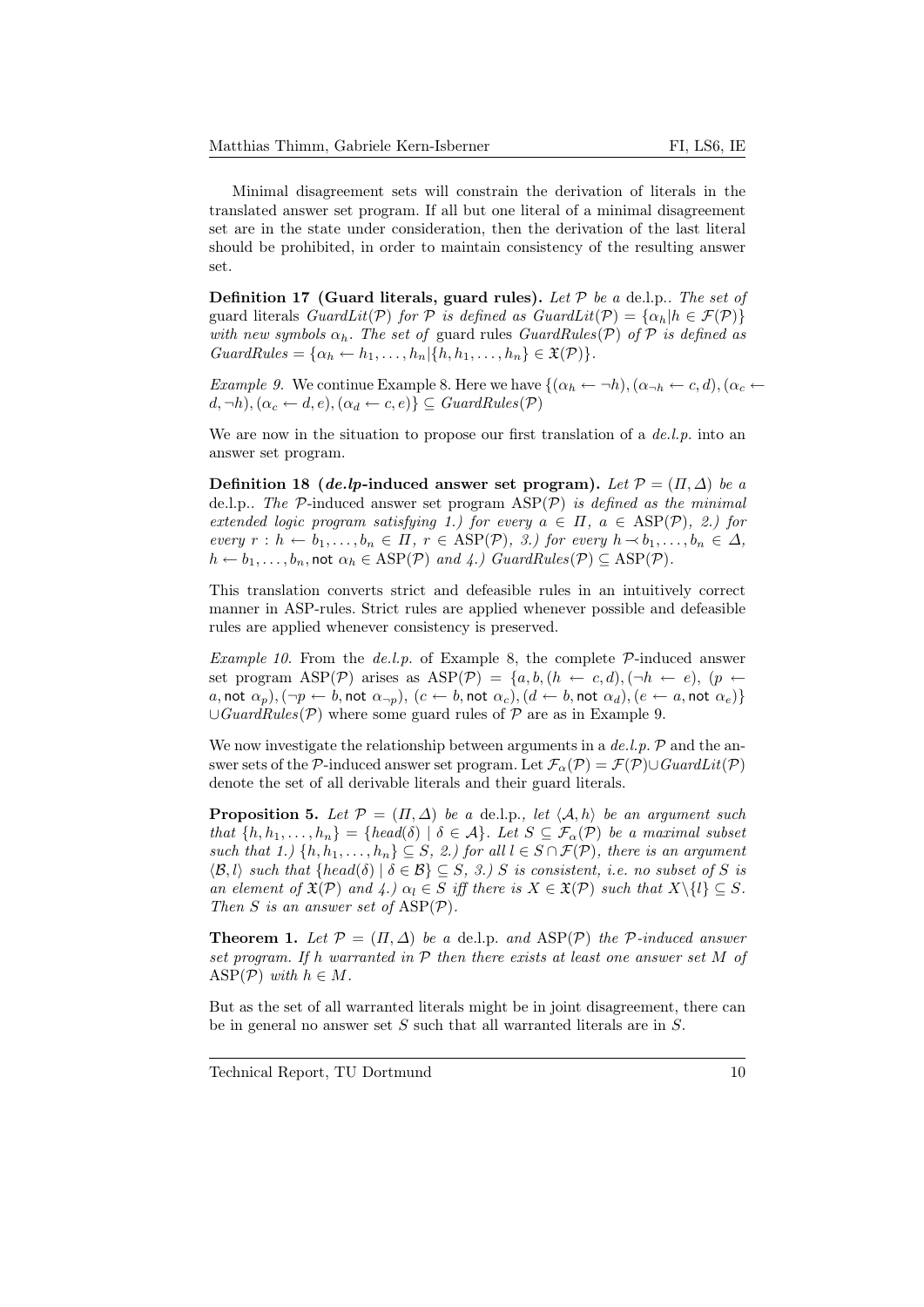*Example 11.* Consider the de.l.p.  $\mathcal{P} = (\Pi, \Delta)$  with  $\Pi = \{a, (h \leftarrow c, d), (\neg h \leftarrow c, d)\}$ e, f)} and  $\Delta = \{(c \prec a), (d \prec a), (e \prec a), (f \prec a)\}.$  The literals c, d, e, f are warranted in  $P$ , see Example 7. The  $P$ -induced answer set program is given by

$$
\text{ASP}(\mathcal{P}) = \begin{Bmatrix} a. & & & \neg h \leftarrow e, f & & c \leftarrow a, \text{not }\alpha_c \\ h \leftarrow c, d & & \neg h \leftarrow e, f & & c \leftarrow a, \text{not }\alpha_c \\ d \leftarrow a, \text{not }\alpha_d & & e \leftarrow a, \text{not }\alpha_e & & f \leftarrow a, \text{not }\alpha_f \\ \alpha_h \leftarrow \neg h & & \alpha_h \leftarrow c, d & & \alpha_{\neg h} \leftarrow h \\ \alpha_{\neg h} \leftarrow c, d & & \alpha_c \leftarrow d, e, f & & \alpha_c \leftarrow d, \neg h \\ \alpha_d \leftarrow c, e, f & & \alpha_d \leftarrow c, \neg h & & \alpha_e \leftarrow c, d, f \\ \alpha_e \leftarrow f, h & & \alpha_f \leftarrow c, d, e & & \alpha_f \leftarrow e, h \end{Bmatrix} \right)
$$

The answer sets of  $\text{ASP}(\mathcal{P})$  (without guard literals) are

$$
\{c, d, e, h\}, \{c, d, f, h\}, \{f, e, f, \neg h\} \text{ and } \{c, e, f, \neg h\}.
$$

Hence, there is no projected answer set S with  $c, d, e, f \in S$ .

As strict rules are the cause for minimal disagreement sets with cardinality greater than two, we can sharpen the above results for the special case that there are no strict rules.

**Corollary 2.** Let  $\mathcal{P} = (\Pi, \Delta)$  be a de.l.p. and  $\text{ASP}(\mathcal{P})$  the  $\mathcal{P}\text{-induced answer set}$ program. If Π does not contain any strict rule and M is the set of all warranted literals of  $P$  then there exists an answer set M' of ASP(P) with  $M \subseteq M'$ .

The above results show the advantages and disadavantages of the P-induced answer set program:

- Theorem 1 shows that every warranted literal is a credulous inference from  $ASP(\mathcal{P})$  and more precisely: every answer set contains a subset of warranted literals. But as Example 11 shows, there does not necessarily exist an answer set, which contains all warranted literals.
- We can not determine the whole set of warranted literals by just computing the answer sets of  $ASP(\mathcal{P})$  without doing any argumentation. A sceptical inference, i.e. the intersection of all answer sets, is empty in most cases. On the other hand, if a literal can be inferred sceptically from  $ASP(\mathcal{P})$ , then it is warranted. But the conversion is not always true, as Example 11 shows, where the intersection of all answer sets is empty.

If we want to model warrant in general DeLP as a credulous inference from the induced answer set program, then it would be convenient, if we can determine one specific answer set to infer from (as in Corollary 2). This is the topic of the next section.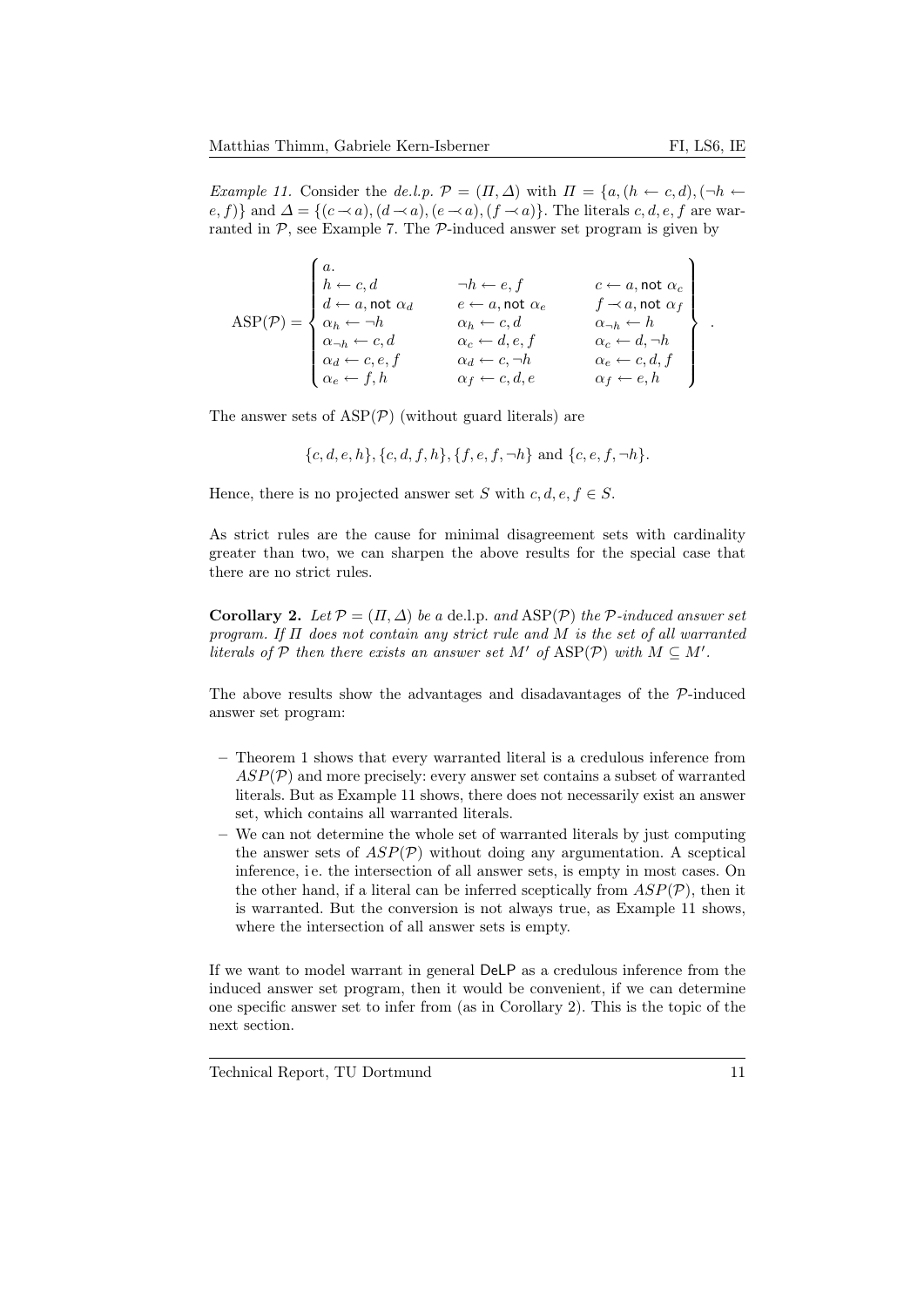# 6 A simplified conversion

In this section we present an alternative conversion method to translate a  $de.l.p.$ into an answer set program. The method presented here is very trivial, but leads to quite stronger results than the above for a special case of preference relation among arguments and also solves the discrepancy described at the end of the last section for arbitrary preference relations.

In [4] the empty preference relation is used to translate a default logic program into a  $de.l.p$ . Then the warrant of a literal is equivalent to the sceptical inference of that literal in the original default logic program. By translating a de.l.p. into an answer set program, we present here the other direction of this translation.

Definition 19 (de.l.p<sup>\*</sup>-induced answer set program). Let  $P = (H, \Delta)$  be a de.l.p.. The  $\mathcal{P}^*$ -induced answer set program  $\text{ASP}^*(\mathcal{P})$  is defined as the minimal extended logic program satisfying 1.) for every  $a \in \Pi$  it is  $a \in \text{ASP}^*(\mathcal{P})$ and 2.) for every (strict or defeasible) rule h  $\leftarrow b_1, \ldots, b_n \in \Pi \cup \Delta$  it is  $h \leftarrow$  $b_1,\ldots,b_n,$  not  $b'_1,\ldots,$  not  $b'_m\in \text{ASP}^*(\mathcal{P})$  where  $\{b'_1,\ldots,b'_m\}=\{b|b\text{ and }h\text{ disagree}\}.$ 

Note that for this conversion into answer set semantics, only pairwise disagreement relations are taken into account. Moreover, strict and defeasible rules are treated likewise. This seems reasonable as Example 11 shows, that strict rules turn out to be the culprits for undercutting a general correspondence between warrant and sceptical inference.

*Example 12.* From the de.l.p. of Example 8, the complete  $\mathcal{P}^*$ -induced answer set program  $\text{ASP}^*(\mathcal{P})$  arises as  $\text{ASP}^*(\mathcal{P}) = \{a, b, (h \leftarrow c, d, \textsf{not} \neg h, \textsf{not} \ e), (\neg h \leftarrow c, d, \textsf{not} \ e) \}$ e, not h,  $(n \leftarrow a, \text{not } \neg p)$ ,  $(\neg p \leftarrow b, \text{not } p)$ ,  $(c \leftarrow b)$ ,  $(d \leftarrow b)$ ,  $(e \leftarrow a, \text{not } h)$ . The resulting answer sets of  $\text{ASP}^*(\mathcal{P})$  are  $\{a, b, c, d, e, \neg h, p\}, \{a, b, c, d, e, \neg h, \neg p\},\$  ${a, b, c, d, h, p}$  and  ${a, b, c, d, h, \neg p}$ . If the preference relation is *Generalized* Specificity [11], then the set of warranted literals of  $P$  is  $\{a, b, c, d\}$ .

As one can see for the special case of a de.l.p.  $P$  with no strict rules, the  $P^*$ and the P-induced translations collapse (in the sense of semantic equivalence). For general DeLP applying the  $de.l.p.*$ -induced translation yields the following result for warranted literals:

**Theorem 2.** Let  $\mathcal{P} = (\Pi, \Delta)$  be a de.l.p.. Let furthermore  $\text{ASP}^*(\mathcal{P})$  be the  $\mathcal{P}^*$ induced answer set program. If M is the set of all warranted literals of  $P$ , then there exists an answer set M' of  $\text{ASP}^*(\mathcal{P})$  with  $M \subseteq M'$ .

This theorem states, that every warranted literal can be inferred credulously from its <sup>\*</sup>-induced answer set program and even more, that the set of all warranted literals can be inferred credulously using one common answer set. But the inverted statement "If a literal can be inferred credulously, then it is warranted in the original  $de.l.p.'$  is not always true as Example 12 shows, where  $e$ can be inferred credulously, but is not warranted. More precisely, the answer set containing all warranted literals can also contain literals, that are not warranted.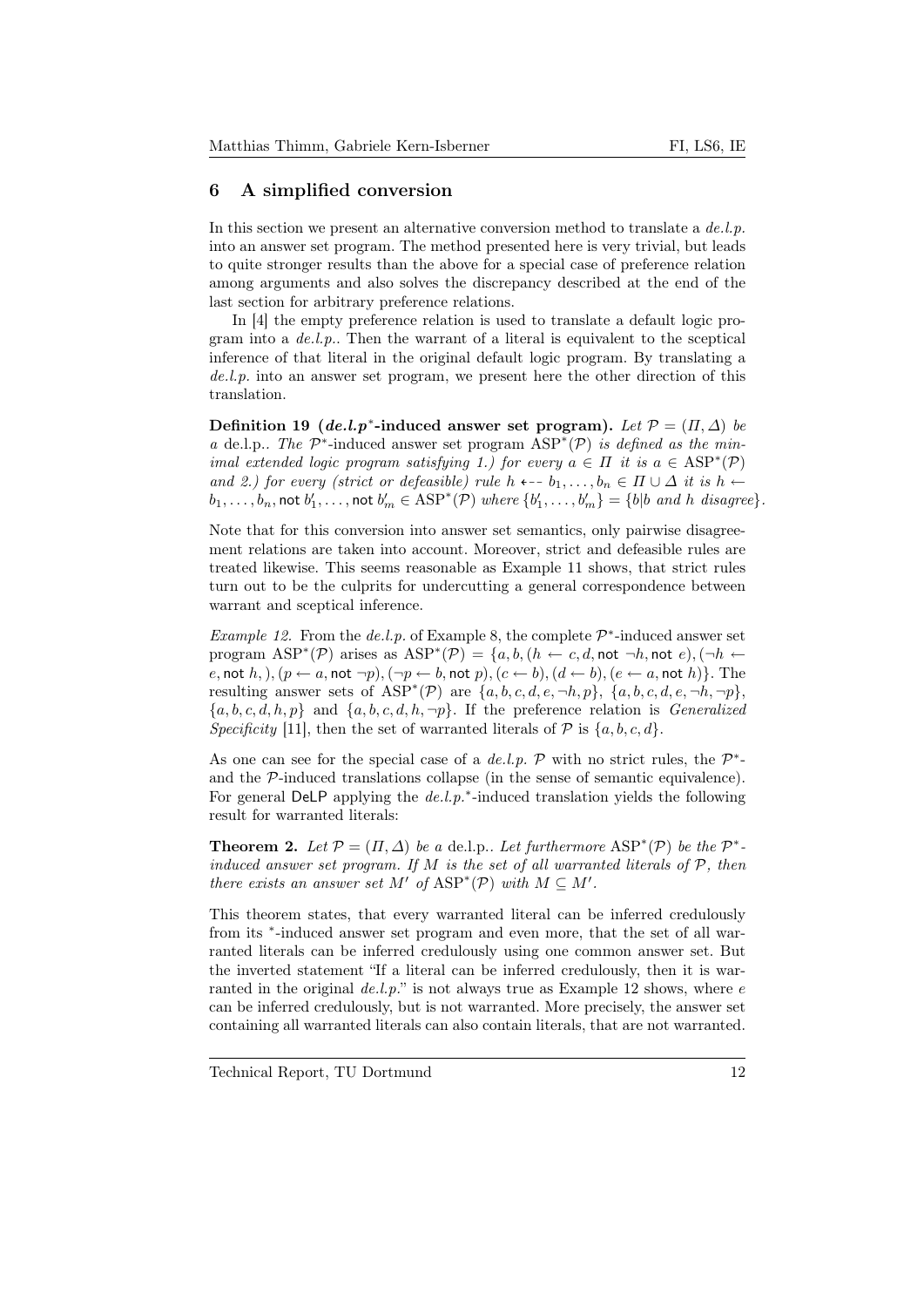We investigate now the implications of the above results for the special case  $DeLP^{\emptyset}$  of defeasible logic programs with empty preference relation. This yields a very specific characterization of warranted literals.

**Proposition 6 (Remark 3.4 in [4]).** In DeLP<sup>®</sup>, a literal l is warranted iff there exists an argument for l that is not attacked.

When the preference relation under consideration is empty, then warranted literals can be inferred sceptically from the resulting answer set program.

**Theorem 3.** Let  $\mathcal{P} = (\Pi, \Delta)$  be a de.l.p. with the empty preference relation. Let  $\text{ASP}^*(\mathcal{P})$  the  $\mathcal{P}^*$ -induced answer set program and  $M_1, \ldots, M_n$  be the answer sets of ASP<sup>\*</sup>(P). If M is the set of all warranted literals of P then  $M \subseteq M_1 \cap ... \cap M_n$ .

Equality of  $M$  with the intersection of all answer sets does not always hold. Consider a de.l.p.  $\mathcal{P} = (\Pi, \Delta)$  is given by  $\Pi = \{q, r, h \leftarrow p, h \leftarrow \neg p\}$  and  $\Delta = \{p \prec q, \neg p \prec r\}.$  The P-induced answer set program has two answer sets, each of which contains the literal  $h$ . But  $h$  is not warranted as every argument for h has a defeater attacking either the subargument for p or  $\neg p$ .

Theorem 3 can also easily give a result for arbitrary preference relations.

Corollary 3. Let  $\mathcal{P} = (\Pi, \Delta)$  be a de.l.p. with an arbitrary preference relation. Let furthermore  $\text{ASP}^*(\mathcal{P})$  be the  $\mathcal{P}^*$ -induced answer set program and  $M_1, \ldots, M_n$ be the answer sets of  $\text{ASP}^*(\mathcal{P})$ . If  $M' \subseteq \mathcal{F}(\mathcal{P})$  is the set of all literals that have an argument which is not attacked at all then  $M' \subseteq M_1 \cap \ldots \cap M_n$ .

Sceptical ASP-inference does not cover all warranted literals for a  $de.l.p.$  with an arbitrary preference relation, but so does credulous inference as was shown with Theorem 2.

#### 7 Conclusion and future work

Defeasible logic programming provides a framework for paraconsistent reasoning on the basis of dialectical argumentation. Answer set programming is one of the most popular approaches to default reasoning, which is similar to defeasible reasoning in that both methodologies aim at realizing nonmonotonic inferences. There is, however, a substantial difference between defeasible and default rules: While Reiter-style default rules have to be blocked specifically in order not to make their consequents believed, the validity of the consequents of defeasible rules must be evaluated in a complex process, taking the global interactions of all rules into account.

In this paper, we studied transformations of defeasible logic programs into answer set programs in order to make relationships between inference via a dialectical warrant procedure, on the one side, and answer set semantics, on the other side, explicit. We presented two types of conversions that differ with respect to the treatment of strict rules. While conversions of the first type maintain the distinction between strict and defeasible rules, conversions of the second type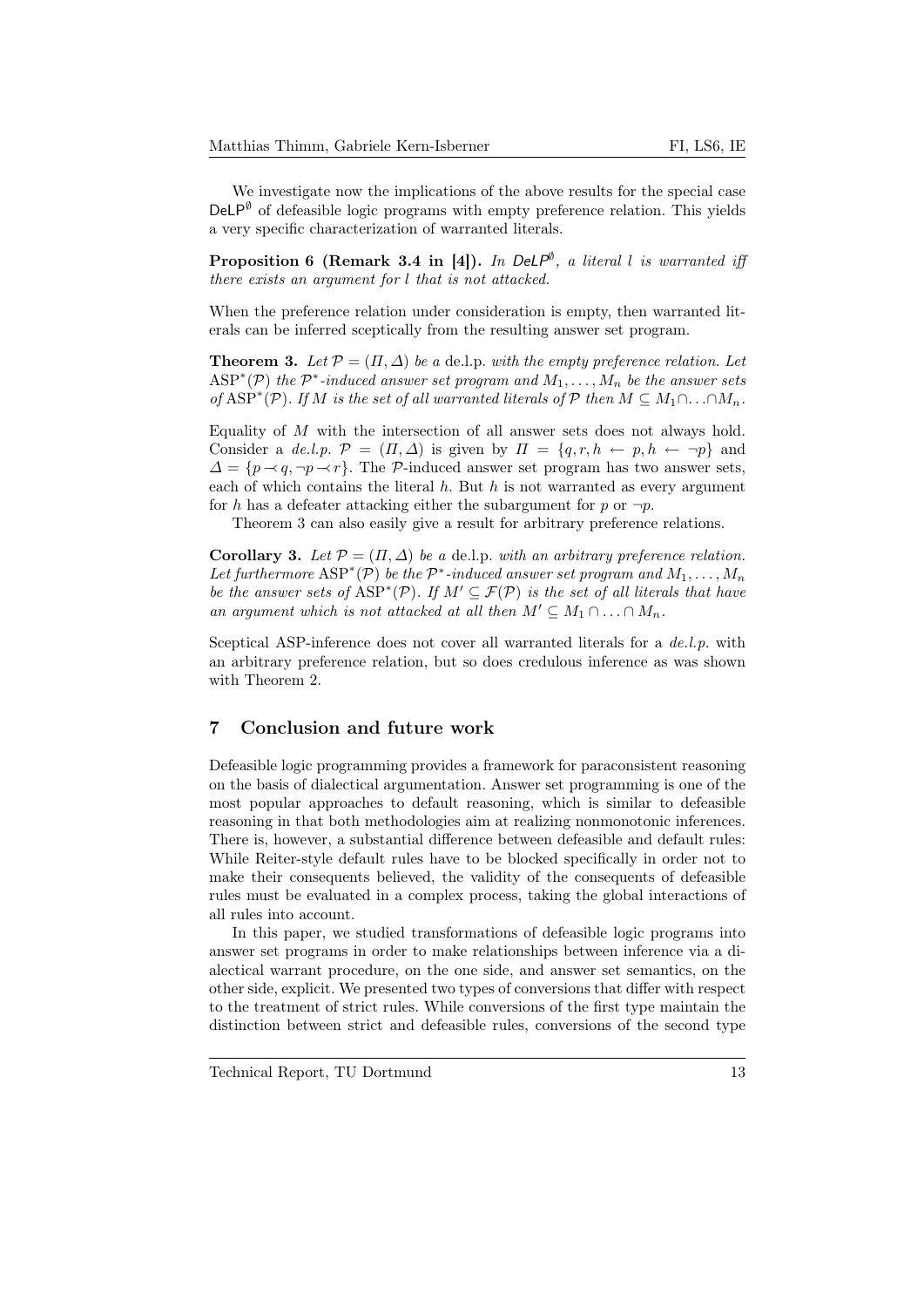transform all rules into default rules. We proved that for conversions of both types, warrant implies credulous inference. For conversions of the second type, we obtained the stronger result that all warranted literals of the defeasible logic program are contained in one and the same answer set of the transformed logic program. Moreover, in some cases, we were able to show that warranted literals can be inferred skeptically in the answer set environment. In general, however, conversions of the first type establish a much weaker relationship between defeasible logic programming and answer set programming, as strict rules may lead to conflicting defeasible derivations. Of course, in the case that the defeasible logic program does not contain any strict rules, both conversions coincide.

As part of our ongoing work, we will combine our approach with ideas from [4] to obtain a complete picture of the links between defeasible argumentative reasoning in DeLP and answer set semantics. Furthermore it would be interesting to investigate these links when considering an altered version of DeLP using the techniques described in [2].

## References

- 1. Ph. Besnard and A. Hunter. Towards a logic-based theory of argumentation. In Proc. of the 17th American Nat. Conf. on Artif. Intelligence (AAAI'2000), pages 411–416, 2000.
- 2. Martin Caminada and Leila Amgoud. On the evaluation of argumentation formalisms. Artificial Intelligence, 171(5-6):286–310, 2007.
- 3. Carlos I. Chesñevar and Guillermo R. Simari. Towards computational models of natural argument using labelled deductive systems. In Proc. of the 5th Intl. Workshop on Computational Models of Natural Argument (CMNA 2005), 2005.
- 4. Telma Delladio and Guilermo R. Simari. Relating DeLP and default logic. Inteligencia Artificial, Revista Iberoamericana Inteligencia Artificial, 35:101–109, 2007.
- 5. Phan Minh Dung. On the acceptability of arguments and its fundamental role in nonmonotonic reasoning, logic programming and n-person games. AIJ, 77(2):321– 358, 1995.
- 6. A. García and G. Simari. Defeasible logic programming: An argumentative approach. Theory and Practice of Logic Programming, 4(1-2):95–138, 2002.
- 7. M. Gelfond and V. Lifschitz. Classical negation in logic programs and disjunctive databases. New Generation Computing, 9:365–385, 1991.
- 8. Henry Prakken and Gerard Vreeswijk. Logics for defeasible argumentation. In D. Gabbay and F. Guenthner, editors, Handbook of Philosophical Logic, volume 4, pages 218–319. Kluwer Academic Publishers, Dordrecht, 2 edition, 2002.
- 9. Iyad Rahwan and Leila Amgoud. An argumentation-based approach for practical reasoning. In Gerhard Weiss and Peter Stone, editors, 5th International Joint Conference on Autonomous Agents and Multi Agent Systems, AAMAS'2006, pages 347–354, 2006.
- 10. R. Reiter. A logic for default reasoning. Artificial Intelligence, 13:81–132, 1980.
- 11. F. Stolzenburg, A. García, C. Chesñevar, and G. Simari. Computing generalized specificity. Journal of Non-Classical Logics, 13(1):87–113, 2003.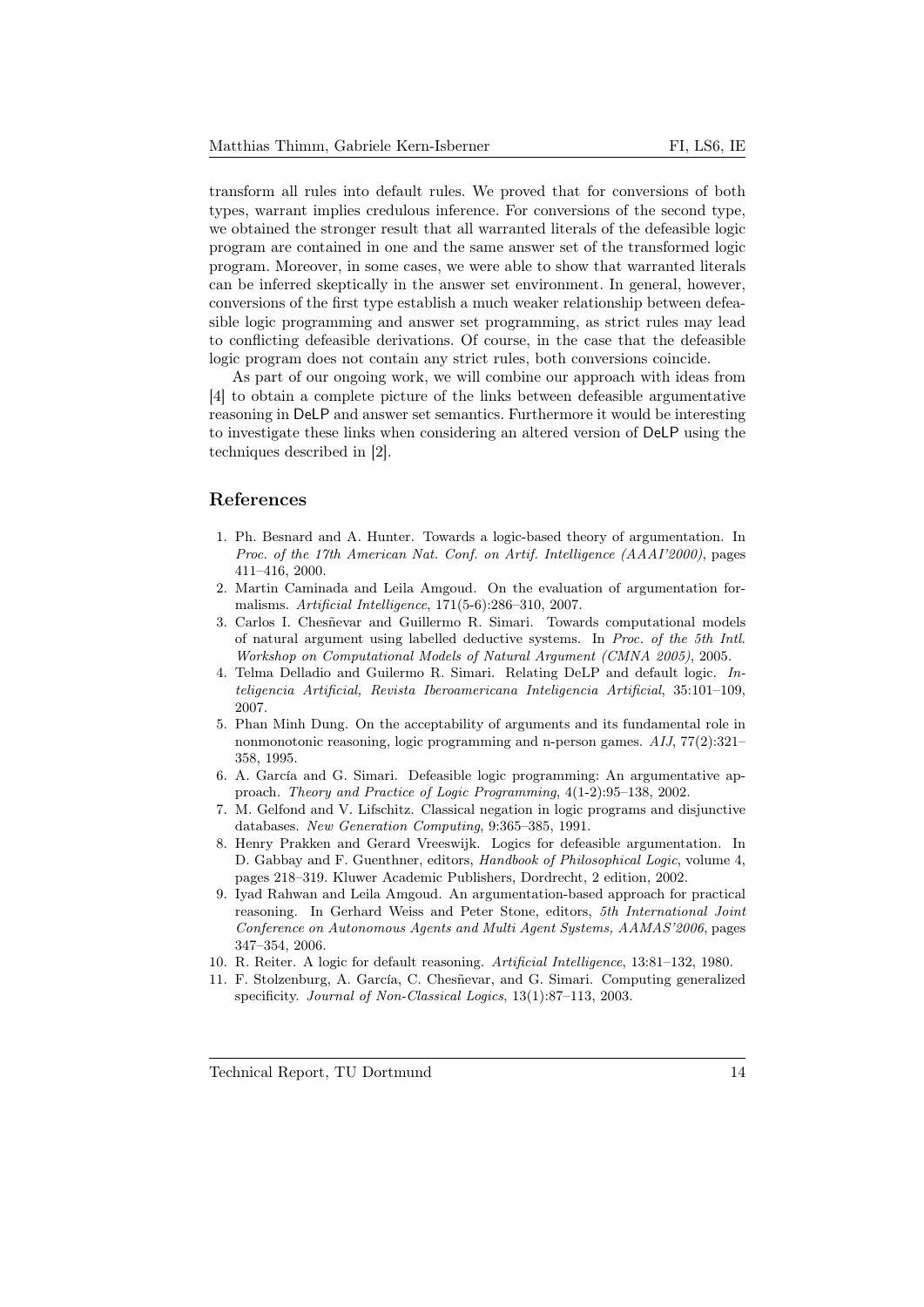# A Proofs

**Proposition 1.** If an argument  $\langle A, h \rangle$  is undefeated in the dialectical tree  $\mathcal{T}_{\langle A,h \rangle}$ , then it is undefeated in every dialectical tree  $\mathcal{T}_{\langle A',h'\rangle}$ , where  $\langle A, h \rangle$  is a child of  $\langle A', h' \rangle$ .

Proof. Let  $\langle A, h \rangle$  be undefeated in the dialectical tree  $\mathcal{T}_{\langle A, h \rangle}$ . It is clear, that the subtree rooted at  $\langle A, h \rangle$  after  $\langle A', h' \rangle$  in  $\mathcal{T}_{\langle A', h' \rangle}$  is a subtree of  $\mathcal{T}_{\langle A, h \rangle}$ , because if any argumentation line  $\Lambda = [\langle \mathcal{B}_1, h_1 \rangle, \ldots, \langle \mathcal{B}_n, h_n \rangle]$  is acceptable, then the argumentation line  $\Lambda' = [\langle \mathcal{B}_2, h_2 \rangle, \ldots, \langle \mathcal{B}_n, h_n \rangle]$  is also acceptable, because the constraints on acceptance are harder in  $\Lambda$  than in  $\Lambda'$ . We show now that if  $\Lambda = [\langle A', h'\rangle, \langle A, h\rangle, \langle C_1, h_1\rangle, \ldots, \langle C_n, h_n\rangle]$  is an acceptable argumentation line in  $\mathcal{T}_{\langle A',h'\rangle}$  and  $\langle \mathcal{C}_n,h_n\rangle$  is a supporting argument in  $\mathcal{T}_{\langle A',h'\rangle}$ , then all attacks on  $\langle \mathcal{C}_n, h_n \rangle$  in the argumentation line  $\Lambda' = [\langle \mathcal{A}, h \rangle, \langle \mathcal{C}_1, h_1 \rangle, \ldots, \langle \mathcal{C}_n, h_n \rangle]$  in  $\mathcal{T}_{\langle \mathcal{A}, h \rangle}$ are valid attacks on  $\langle C_n, h_n \rangle$  in  $\mathcal{T}_{\langle A',h'\rangle}$ . So let  $\Lambda = [\langle A', h' \rangle, \langle A, h \rangle, \langle C_1, h_1 \rangle, \ldots, \langle C_n, h_n \rangle]$ be an acceptable argumentation line in  $\mathcal{T}_{\langle A',h'\rangle}$  and  $\langle \mathcal{C}_n, h_n\rangle$  be a supporting argument in  $\mathcal{T}_{\langle A',h'\rangle}$ . Then the argumentation line  $\Lambda' = [\langle A, h \rangle, \langle C_1, h_1 \rangle, \ldots, \langle C_n, h_n \rangle]$ is also acceptable in  $\mathcal{T}_{(\mathcal{A},h)}$ . Let  $\langle \mathcal{D}, g \rangle$  be an attack on  $\langle \mathcal{C}_n, h_n \rangle$  in  $\mathcal{T}_{(\mathcal{A},h)}$  after  $\Lambda'$ . Then the argumentation line  $\Lambda + \langle \mathcal{D}, g \rangle$  is acceptable:

- 1.  $\Lambda + \langle \mathcal{D}, g \rangle$  is a finite sequence as  $\Lambda$  is an acceptable argumentation line.
- 2. As  $\langle \mathcal{D}, g \rangle$  is a valid defeater for  $\langle \mathcal{C}_n, h_n \rangle$  in  $\Lambda'$ , the same is true in  $\Lambda + \langle \mathcal{D}, g \rangle$ .
- 3. The set of supporting arguments of  $\Lambda + \langle \mathcal{D}, g \rangle$  is the same as in  $\Lambda$ , because  $\langle \mathcal{D}, g \rangle$  is an interfering argument in  $\Lambda + \langle \mathcal{D}, g \rangle$ .
- 4. The set of interfering arguments in  $\Lambda + \langle \mathcal{D}, g \rangle$  is the same as the set of supporting arguments in  $\Lambda'$  and as  $\Lambda'$  is an acceptable argumentation line, the union of these arguments is non-contradictory.
- 5. The argument  $\langle \mathcal{D}, g \rangle$  is not a subargument of  $\langle A, h \rangle$ ,  $\langle C_1, h_1 \rangle$ , ...,  $\langle C_n, h_n \rangle$ , because  $\Lambda'$  is an acceptable argumentation line. Furthermore  $\langle \mathcal{D}, g \rangle$  is not a subargument of  $\langle A', h'\rangle$ , because then the supporting arguments  $\langle A', h'\rangle$  and  $\langle C_n, h_n \rangle$  would contradict, as  $\langle \mathcal{D}, g \rangle$  is a counterargument of  $\langle C_n, h_n \rangle$ .

As  $\langle A, h \rangle$  is undefeated in  $\mathcal{T}_{\langle A, h \rangle}$  and no needed supporting argument of  $\langle A, h \rangle$ in  $\mathcal{T}_{\langle\mathcal{A},h\rangle}$  gets lost in  $\mathcal{T}_{\langle\mathcal{A}',h'\rangle}$ , the argument  $\langle\mathcal{A},h\rangle$  is also undefeated in  $\mathcal{T}_{\langle\mathcal{A}',h'\rangle}$ 

**Proposition 2.** Let  $P$  be a de.l.p.. If h and h' are warranted literals in  $P$ , then h and h' cannot disagree.

Proof. As h is warranted, there exists an argument  $\langle A, h \rangle$  for h which is undefeated in a dialectial process. Suppose  $h'$  is a warranted literal and h and  $h'$ disagree. As h' is warranted there exists an argument  $\langle A', h' \rangle$  for h which is undefeated in a dialectial process. As h and h' disagree  $\langle A, h \rangle$  is a counterargument for  $\langle A', h'\rangle$  and vice versa. Either one of them is an attack on the other regarding a given preference relation. Without loss of generality let  $\langle A', h' \rangle$  be an attack on  $\langle A, h \rangle$ . As  $\langle A', h' \rangle$  is a warrant for h' it is undefeated in a dialectical process, and according to Proposition 1 is marked undefeated in the dialectical tree of  $\langle A, h \rangle$  and so  $\langle A, h \rangle$  is defeated. So h is not warranted in P in contradiction to the assumption.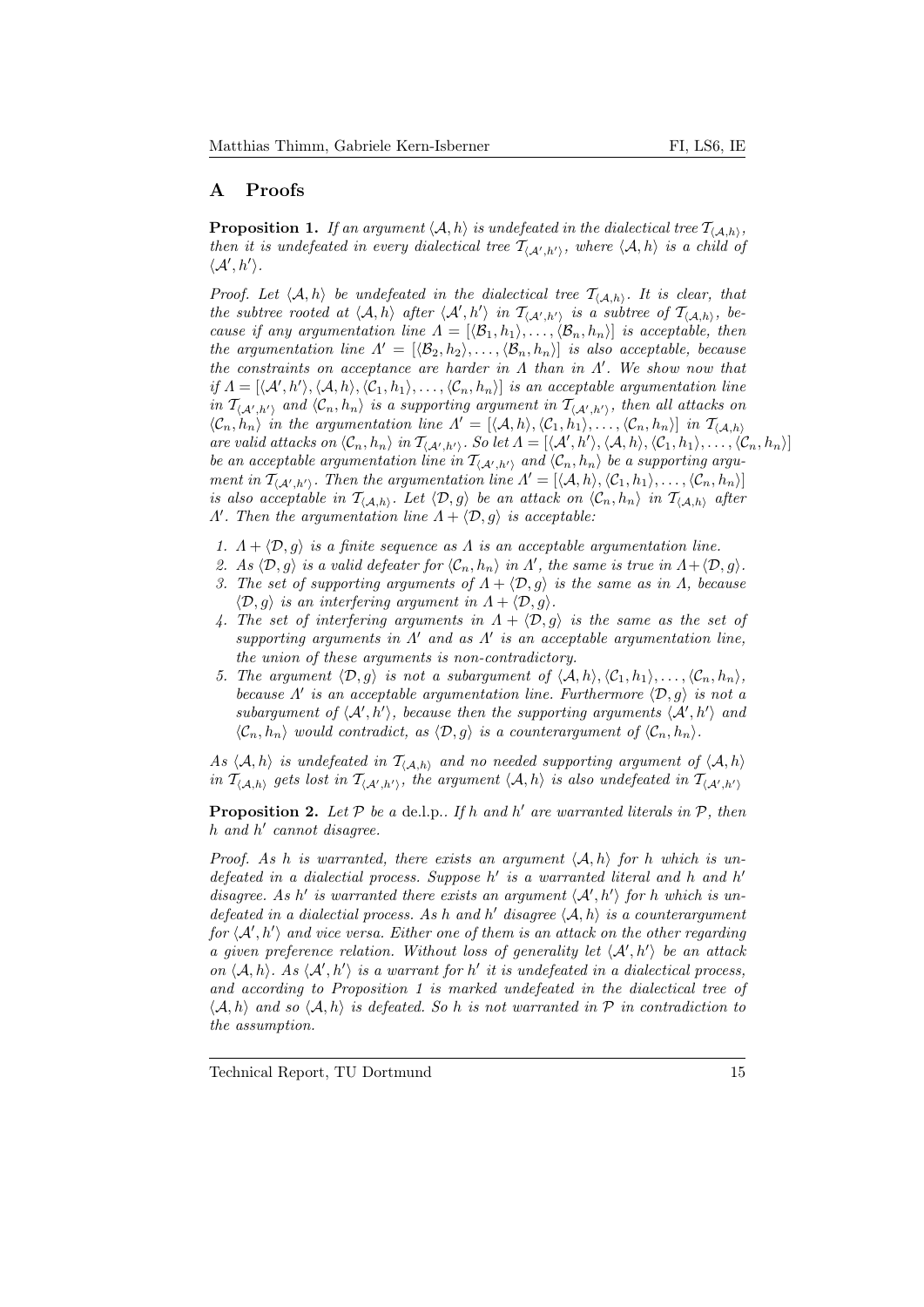**Proposition 3.** Let  $\mathcal{P} = (\Pi, \Delta)$  be a de.l.p., let  $\langle A, h \rangle$  be an argument such that  ${h, h_1, \ldots, h_n} = {head(\delta) | \delta \in \mathcal{A}}$ . Then  $h, h_1, \ldots, h_n$  do not jointly disagree.

Proof. As  $\langle A, h \rangle$  is an argument,  $\Pi \cup A$  is non-contradictory and thus does not cause the derivation of complementary literals. As  $\Pi \cup A \rightarrow h, h_1, \ldots h_n$  the literals  $h, h_1, \ldots, h_n$  do not jointly disagree.

**Proposition 4.** Let P be a de.l.p. and  $\langle \mathcal{B}, h' \rangle$  an argument. If  $\langle \mathcal{B}, h' \rangle$  is defeated in a dialectial process, every argument  $\langle A, h \rangle$ , such that  $\langle B, h' \rangle$  is a subargument of  $\langle A, h \rangle$ , is also defeated in a dialectical process.

Proof. Let  $\langle \mathcal{B}, h' \rangle$  be defeated in a dialectical process and let  $\langle \mathcal{A}, h \rangle$  be an argument such that  $\langle \mathcal{B}, h' \rangle$  is a subargument of  $\langle \mathcal{A}, h \rangle$ . Let furthermore v be the dialectical tree with root  $\langle A, h \rangle$  and v' be the dialectical tree with root  $\langle B, h' \rangle$ . Suppose  $\langle A, h \rangle$  is undefeated in v, then all attacks on  $\langle A, h \rangle$  in v are defeated in v. As  $\langle \mathcal{B}, h' \rangle$  is defeated in v' there exists an argument  $\langle \mathcal{C}, h'' \rangle$  which is an undefeated attack on  $\langle \mathcal{B}, h' \rangle$  in v'.  $\langle \mathcal{C}, h'' \rangle$  is also an attack on  $\langle \mathcal{A}, h \rangle$ , because  $\langle \mathcal{B}, h' \rangle$  is a subargument of  $\langle A, h \rangle$ . It is clear due to the additional rules of A in comparison to B that the tree rooted at  $\langle C, h'' \rangle$  under  $\langle A, h \rangle$  is a subtree of the tree rooted at  $\langle \mathcal{C}, h'' \rangle$  under  $\langle \mathcal{B}, h' \rangle$ . As  $\langle \mathcal{C}, h'' \rangle$  is undefeated in v' but defeated in v, there must exist at least one node  $\langle \mathcal{D}, q \rangle$  in the tree rooted at  $\langle \mathcal{C}, h'' \rangle$  and interfering with  $\langle \mathcal{B}, h' \rangle$  in v' that is not in v, provided its parentnode exists in υ. But if

 $\Lambda' = [\langle \mathcal{B}, h' \rangle, \langle \mathcal{C}, h'' \rangle, \langle \mathcal{B}_1, k_1 \rangle, \ldots, \langle \mathcal{B}_n, b_n \rangle, \langle \mathcal{D}, g \rangle]$ 

is acceptable in v' and  $\Lambda = [\langle A, h \rangle, \langle \mathcal{C}, h'' \rangle, \langle \mathcal{B}_1, k_1 \rangle, \ldots, \langle \mathcal{B}_n, b_n \rangle]$  is acceptable in υ, then  $Λ + \langle D, g \rangle$  is also accetable in υ:

- $\langle \mathcal{D}, g \rangle$  is concordant with all interfering arguments in Λ' and therefore  $\langle \mathcal{D}, b \rangle$ is concordant with all interfering arguments in  $\Lambda$  as these two are the same.
- $\langle \mathcal{D}, g \rangle$  is not a subargument of any of the  $\langle \mathcal{C}, h'' \rangle, \langle \mathcal{B}_1, k_1 \rangle, \ldots, \langle \mathcal{B}_n, b_n \rangle$  and also not of  $\langle A, h \rangle$  (because then  $\langle B_n, b_n \rangle$  would be non-concordant with the supporting arguments as  $\langle \mathcal{D}, g \rangle$  attacks  $\langle \mathcal{B}_n, b_n \rangle$ .

So there is no node  $\langle \mathcal{D}, q \rangle$  in the tree rooted at  $\langle \mathcal{C}, h'' \rangle$  and interfering with  $\langle \mathcal{B}, h' \rangle$  in v' that is not in v, provided its parentnode exists in v. Hence  $\langle \mathcal{C}, h'' \rangle$ is undefeated in v in contradiction to the assumption and so  $\langle A, h \rangle$  is defeated in υ.

**Corollary 1.** Let P be a de.l.p.. If h is a warranted literal in P and  $\langle A, h \rangle$  is a warrant for h, then h' is warranted in  $P$  for every subargument  $\langle \mathcal{B}, h' \rangle$  of  $\langle A, h \rangle$ .

Proof. Suppose  $\langle \mathcal{B}, h' \rangle$  is a subargument of  $\langle \mathcal{A}, h \rangle$  and h' is not warranted. Then  $\langle \mathcal{B}, h' \rangle$  is defeated in a dialectical process and according to Proposition 4  $\langle A, h \rangle$  is also defeated in a dialectial process and cannot be a warrant for h in contradiction to the assumption.

**Proposition 5.** Let  $\mathcal{P} = (\Pi, \Delta)$  be a de.l.p., let  $\langle A, h \rangle$  be an argument such that  $\{h, h_1, \ldots, h_n\} = \{head(\delta) | \delta \in \mathcal{A}\}\$ . Let  $S \subseteq \mathcal{F}_{\alpha}(\mathcal{P})$  be a maximal subset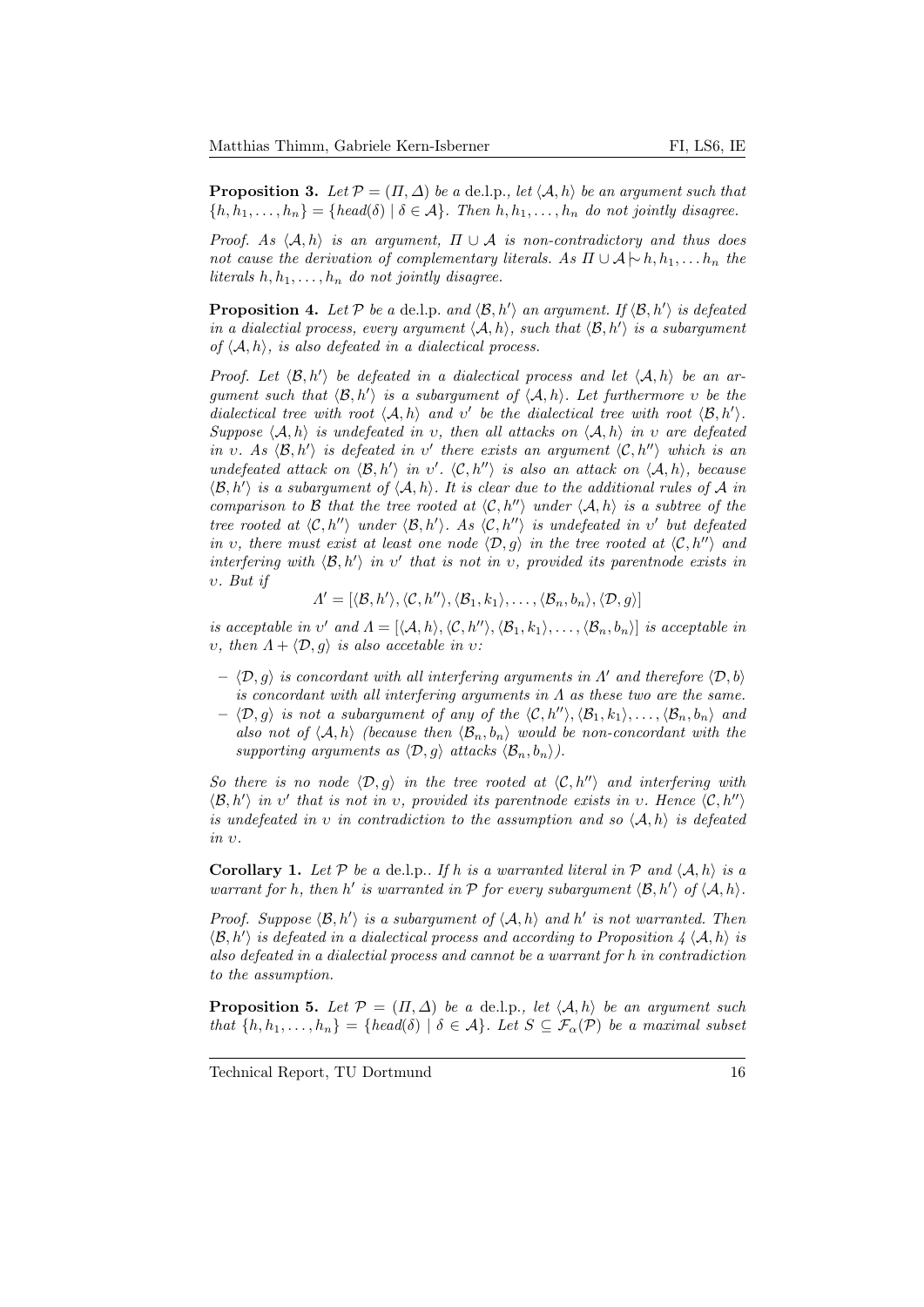such that 1.)  $\{h, h_1, \ldots, h_n\} \subseteq S$ , 2.) for all  $l \in S \cap \mathcal{F}(\mathcal{P})$ , there is an argument  $\langle \mathcal{B}, l \rangle$  such that  $\{head(\delta) | \delta \in \mathcal{B}\} \subseteq S$ , 3.) S is consistent, i.e. no subset of S is an element of  $\mathfrak{X}(\mathcal{P})$  and  $\{4.\}$   $\alpha_l \in S$  iff there is  $X \in \mathfrak{X}(\mathcal{P})$  such that  $X \setminus \{l\} \subseteq S$ . Then S is an answer set of  $\text{ASP}(\mathcal{P})$ .

Proof. Let  $S_1$  be the answer set of  $\text{ASP}(\mathcal{P})^S$ . We have to show that  $S = S_1$ . We start with proving that  $S \subseteq S_1$ . First, let  $l \in S \cap \mathcal{F}(\mathcal{P})$ . By presupposition, there is an argument  $\langle \mathcal{B}, l \rangle$  with  $\{head(\delta) | \delta \in \mathcal{B}\} \subseteq S$ . Let  $k \to b_1, \ldots, b_n \in \mathcal{B}$ a defeasible rule which translates into  $k \leftarrow b_1, \ldots, b_n$ , not  $\alpha_k \in \text{ASP}(\mathcal{P})$ . Since  $k \in S$  and S consistent, for no  $X \in \mathfrak{X}(\mathcal{P})$  it holds that  $X \setminus \{k\} \subseteq S$ . Hence  $\alpha_k \notin S$ , which implies  $k \leftarrow b_1, \ldots, b_n \in \text{ASP}(\mathcal{P})^S$ . Because l is derivable from  $\Pi \cup \mathcal{B}$ , it is also derivable via  $\text{ASP}(\mathcal{P})^S$ , hence  $l \in S_1$ . Now, let  $\alpha_l \in S$ . Then there is  $X \in \mathfrak{X}(\mathcal{P})$  such that  $X \setminus \{l\} \subseteq S$ . As a strict rule,  $\alpha_l \leftarrow X \setminus \{l\} \in \text{ASP}(\mathcal{P})^S$ , and by what has just been shown,  $X\backslash\{l\} \subseteq S \cap \mathcal{F}(\mathcal{P}) \subseteq S_1$ . As  $S_1$  is closed under application of rules from  $ASP(\mathcal{P})^S$ ,  $\alpha_l \in S_1$ . To show the converse subset relation to hold, assume  $l \in S_1 \cap \mathcal{F}(\mathcal{P})$ . Then there is a rule  $r \in \text{ASP}(\mathcal{P})$  such that  $pos(r) \subseteq S_1, neg(r) \cap S_1 = \emptyset$  and  $head(r) = l$ . We prove  $l \in S$  by (informal) induction on the length of the derivation of l via  $\text{ASP}(\mathcal{P})^S$ . Assume first l to be a fact. Since all arguments of  $P$  must be consistent with all facts, and facts can be derived by an empty argument, and S is assumed to be maximal,  $l \in S$ . By induction hypothesis, assume  $l \leftarrow b_1, \ldots, b_n$  to be a rule in  $\text{ASP}(\mathcal{P})^S$  with  ${b_1, \ldots, b_n} \subseteq S$  which is induced either by a strict or by a defeasible rule of P.

- **Case 1:**  $l \leftarrow b_1, \ldots, b_n$  is a strict rule of  $P$ . By presupposition on S, each  $b_i$  is derivable via an argument  $\mathcal{B}_i$  of  $\mathcal P$  such that  $\{head(\delta) | \delta \in \mathcal{B}_i\} \subseteq S$ , hence  ${head(\delta) | \delta \in \bigcup \mathcal{B}_i} \subseteq S$ . As S is consistent, l can therefore be consistently derived by an argument  $\langle \mathcal{B}, l \rangle$  of P such that  $\mathcal{B} \subseteq S$ . To make use of the maximality of S, we also have to show that  $S \cup \{l\} \cup \Pi$  not  $\vdash \bot$ . However, whenever  $S \cup \{l\} \cup \Pi \vdash \bot$ , then already  $S \cup \Pi \vdash \bot$ , because l is the head of a strict rule all body literals of which are in S.
- **Case 2:**  $l \rightarrow b_1, \ldots, b_n$  is a defeasible rule of P. Then  $l \leftarrow b_1, \ldots, b_n$ , not  $\alpha_l \in$  $\text{ASP}(\mathcal{P})$  and  $l \leftarrow b_1, \ldots, b_n \in \text{ASP}(\mathcal{P})^S$ , hence  $\alpha_l \notin S$ . That means there is no  $X \in \mathfrak{X}(\mathcal{P})$  such that  $X \setminus \{l\} \subseteq S$ . Since  $b_1, \ldots, b_n \in S$ , just as in Case 1, an argument for l can be constructed all rule heads of which – except possibly  $l$  – are in S. If l were not in S, by the maximality of S, this can only be if there were  $S' \subseteq S$  such that  $X = S' \cup \{l\} \in \mathfrak{X}(\mathcal{P})$ ; but then  $X \setminus \{l\} \subseteq S$ , a contradiction. Therefore,  $l \in S$ .

Finally, let  $\alpha_l \in S_1$ . Then  $\alpha_l$  must be derivable via  $\text{ASP}(\mathcal{P})^S$ , which means that there is  $X \in \mathfrak{X}(\mathcal{P})$  such that  $X \setminus \{l\} \subseteq S_1$  and  $\alpha_l \leftarrow X \setminus \{l\} \in \text{ASP}(\mathcal{P})^S$ . As  $X\backslash\{l\} \subseteq S_1 \cap \mathcal{F}(\mathcal{P})$ , in particular,  $X\backslash\{l\} \subseteq S$ , therefore  $\alpha_l \in S$  by definition of S. This finishes the proof of the proposition.

**Theorem 1.** Let  $\mathcal{P} = (\Pi, \Delta)$  be a de.l.p. and ASP(P) the P-induced answer set program. If h warranted in  $P$  then there exists at least one answer set M of ASP( $P$ ) with  $h \in M$ .

Proof. As h is warranted there exists at least one warrant  $\langle A, h \rangle$  for h with  ${h, h_1, \ldots, h_n} = {head(\delta) | \delta \in \mathcal{A}} \cup {h}.$  We have to show that a set S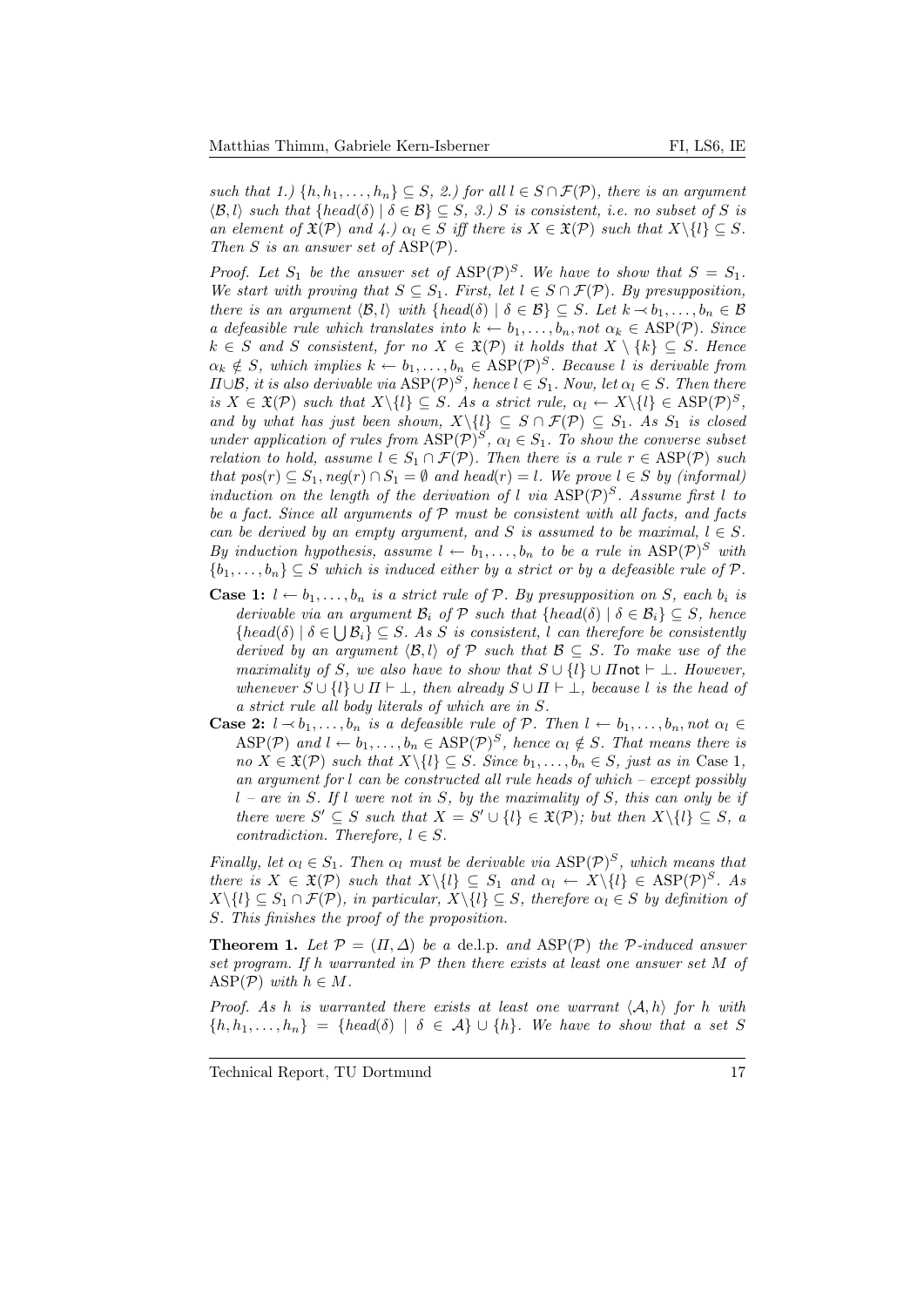with  $\{h, h_1, \ldots, h_n\} \subseteq S$  as described in Proposition 5 exists. By Proposition 3,  $h, h_1, \ldots, h_n$  do not jointly disagree, and set  $S_0 = \{h, h_1, \ldots, h_n\}$ . Assume  $S_i, i \geq$ 0, to be constructed, and choose  $l \in \mathcal{F}(\mathcal{P}) \backslash S_i$  such that there is an argument  $\langle \mathcal{B}, l \rangle$ with  ${head(\delta) | \delta \in \mathcal{B}} \cup S_i$  consistent. Set  $S_{i+1} = {head(\delta) | \delta \in \mathcal{B}} \cup S_i$ . Continue this construction until no such further literal  $l \in F \backslash S_i$  can be found; set  $S' = S_i$ . Finally, let  $S = S' \cup {\alpha_l \mid \exists X \in \mathfrak{X}(\mathcal{P})}$  such that  $X \setminus \{l\} \subseteq S'$ . Then S satisfies all required properties, and it is clear that it is maximal among all such subsets of  $\mathcal{F}(\mathcal{P})$ .

**Corollary 2.** Let  $P = (\Pi, \Delta)$  be a de.l.p. and  $\text{ASP}(P)$  the P-induced answer set program. If  $\Pi$  does not contain any strict rule and M is the set of all warranted literals of P then there exists an answer set M' of  $\text{ASP}(\mathcal{P})$  with  $M \subseteq M'$ .

Proof. The answer set  $M'$  can be constructed using Proposition 5. As no two warranted literals disagree, there can be no minimal disagreement set completly in M'. Furthermore as every warranted literal has at least one argument supporting it, the set  $S = M'$  in Proposition 5 can be derived straightforward.

**Theorem 2.** Let  $P = (\Pi, \Delta)$  be a de.l.p.. Let furthermore  $ASP^*(P)$  be the  $P^*$ induced answer set program. If M is the set of all warranted literals of  $P$ , then there exists an answer set M' of  $\text{ASP}^*(\mathcal{P})$  with  $M \subseteq M'$ .

Proof. Suppose a maximal subset  $S \subseteq \mathcal{F}(\mathcal{P})$  with 1.)  $M \subseteq S$  and 2.) no two literals  $b, b' \in S$  disagree. According to Proposition 2 no two warranted literals can disagree with each other, so the constraints on S in 2. are well defined. We show now, that S is an answer set of  $\text{ASP}^*(\mathcal{P})$ . So let  $S_1$  be the answer set of  $\text{ASP}^*(\mathcal{P})^S$  and prove  $S = S_1$ .

- $S \subseteq S_1$  Let  $h \in S$ . As  $S \subseteq \mathcal{F}(\mathcal{P})$ , the literal h has a defeasible derivation from rules  $r_1, \ldots, r_m$  of P. As no literal disagreeing with h is in S, the positive forms of the translated rules  $r_1, \ldots, r_m$  in  $\text{ASP}^*(\mathcal{P})$  are in  $\text{ASP}^*(\mathcal{P})^S$  and applicable. Thus it follows, that h can be derived in  $\text{ASP}^*(\mathcal{P})^S$  and so  $h \in S_1$ .
- $S \supseteq S_1$  Suppose  $S_1 \setminus S = S' \neq \emptyset$  and  $h \in S'$ . Then h cannot disagree with any  $h' \in S$ , because then at least one rule used in the derivation of h in  $\text{ASP}^*(\mathcal{P})^S$  would be ommitted when constructing the reduct  $\text{ASP}^*(\mathcal{P})^S$ . This contradicts the maximality of S, as  $S \cup \{h\}$  also fulfills the constraints given by 1. and 2.; so it follows  $S' = \emptyset$ .

**Proposition 6 (Remark 3.4 in [4]).** In DeLP<sup>®</sup>, a literal l is warranted iff there exists an argument for l that is not attacked.

*Proof.* The proof can be found in  $\mathcal{L}$ .

**Theorem 3.** Let  $\mathcal{P} = (\Pi, \Delta)$  be a de.l.p. with the empty preference relation. Let  $\text{ASP}^*(\mathcal{P})$  the  $\mathcal{P}^*$ -induced answer set program and  $M_1,\ldots,M_n$  be the answer sets of ASP<sup>\*</sup>(P). If M is the set of all warranted literals of P then  $M \subseteq M_1 \cap ... \cap M_n$ .

Proof. Let  $h \in M$  be a warranted literal of  $P$ . According Proposition 6, a literal h is warranted, if and only if there exists an argument  $\langle A, h \rangle$  of h that is not